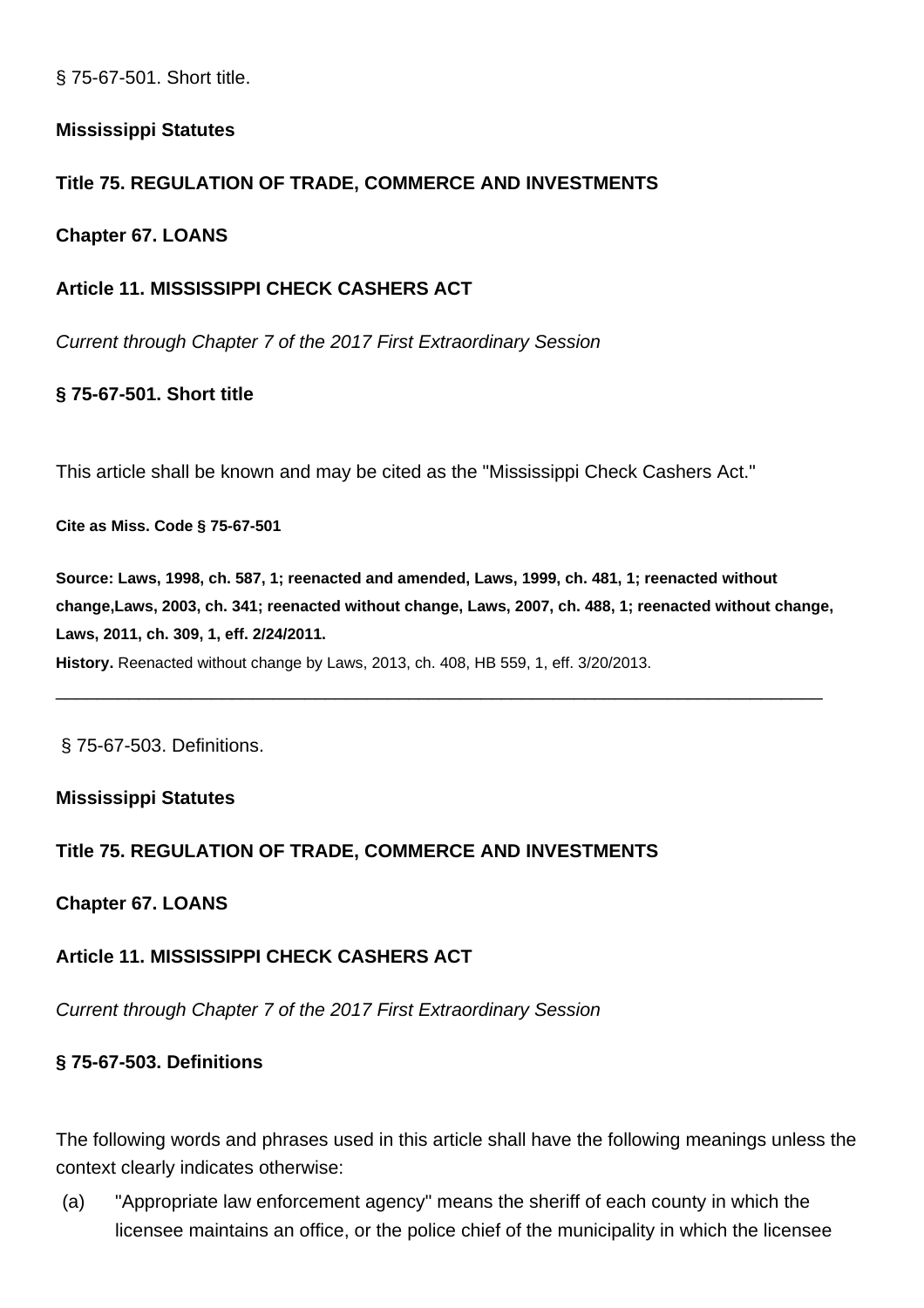maintains an office, or law enforcement officers of the Department of Public Safety.

- (b) "Attorney General" means the Attorney General of the State of Mississippi.
- (c) "Check" means any check, draft, money order, personal money order, pre-authorized customer draft, or other instrument for the transmission or payment of money as determined by the Commissioner of Banking and Consumer Finance, but shall not include travelers checks or foreign drawn payment instruments.
- (d) A "check casher" means any individual, partnership, association, joint-stock association, trust or corporation, excluding the United States government and the government of this state, who exchanges cash or other value for any check, draft, money order, personal money order, or other instrument for the transmission or payment of money, except travelers checks and foreign drawn payment instruments, and who charges a fee therefor.
- (e) "Commissioner" means the Mississippi Commissioner of Banking and Consumer Finance, or his designee, as the designated official for the purpose of enforcing this article.
- (f) "Department" means the Department of Banking and Consumer Finance.
- (g) "Licensee" means any individual, partnership, association or corporation duly licensed by the Department of Banking and Consumer Finance to engage in the business of cashing checks under this article.
- (h) "Person" means an individual, partnership, corporation, joint venture, trust, association or any legal entity however organized.
- (i) "Personal money order" means any instrument for the transmission or payment of money in relation to which the purchaser or remitter appoints or purports to appoint the seller thereof as his agent for the receipt, transmission or handling of money, whether such instrument is signed by the seller or by the purchaser or remitter or some other person.

#### **Cite as Miss. Code § 75-67-503**

**Source: Laws, 1998, ch. 587, § 2; reenacted and amended, Laws, 1999, ch. 481, § 2; reenacted without change, Laws, 2003, ch. 341, § 2; reenacted without change, Laws, 2007, ch. 488, § 2; reenacted without change, Laws, 2011, ch. 309, §2, eff. 2/24/2011.**

\_\_\_\_\_\_\_\_\_\_\_\_\_\_\_\_\_\_\_\_\_\_\_\_\_\_\_\_\_\_\_\_\_\_\_\_\_\_\_\_\_\_\_\_\_\_\_\_\_\_\_\_\_\_\_\_\_\_\_\_\_\_\_\_\_\_\_\_\_\_\_\_\_\_

**History.** Reenacted without change by Laws, 2013, ch. 408, HB 559, 2, eff. 3/20/2013.

§ 75-67-505. [Repealed effective 7/1/2018] Licensing requirements.

#### **Mississippi Statutes**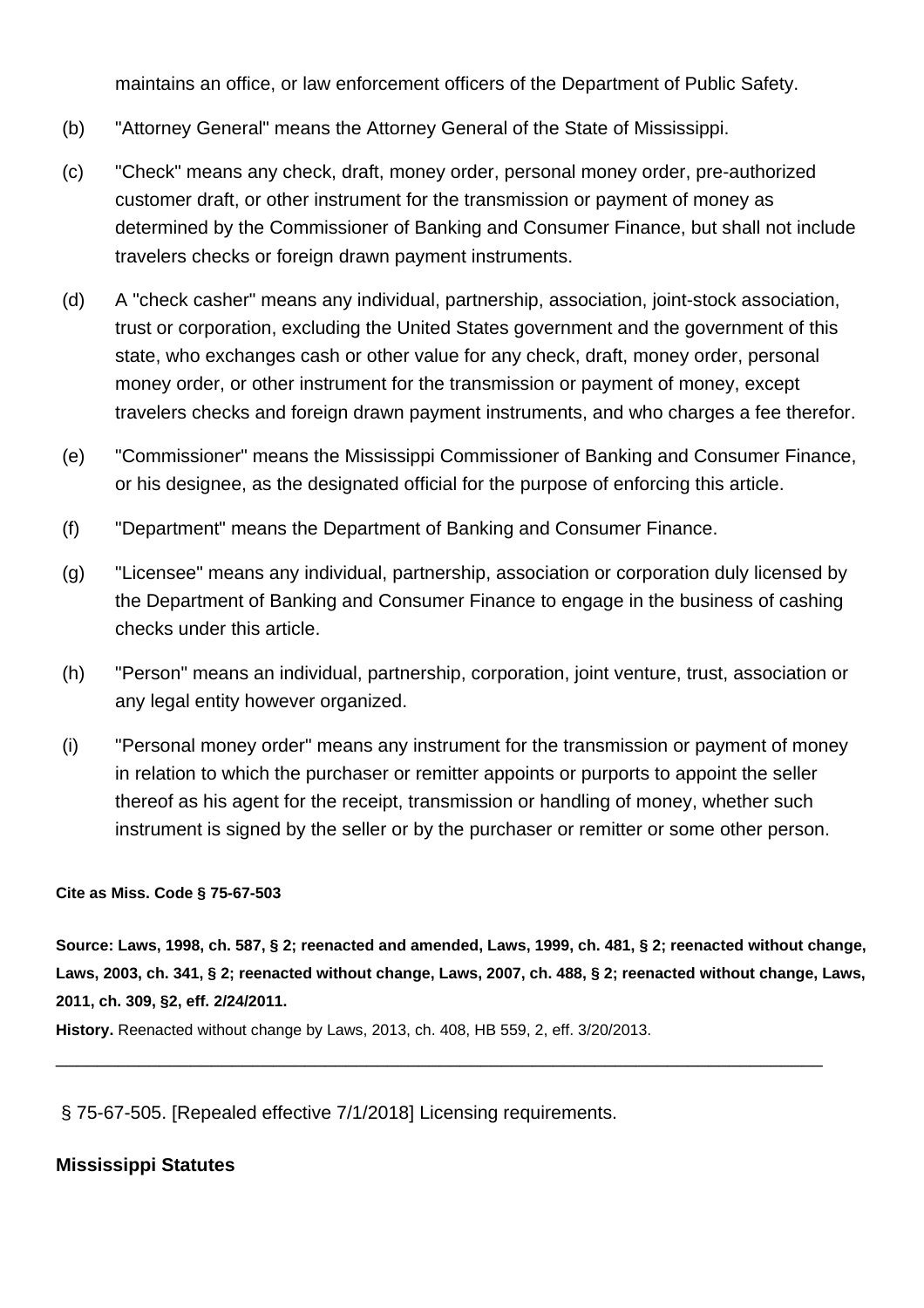### **Title 75. REGULATION OF TRADE, COMMERCE AND INVESTMENTS**

### **Chapter 67. LOANS**

### **Article 11. MISSISSIPPI CHECK CASHERS ACT**

Current through Chapter 7 of the 2017 First Extraordinary Session

#### **§ 75-67-505. [Repealed effective 7/1/2018] Licensing requirements**

- $(1)$  (a) A person may not engage in business as a check casher or otherwise portray himself as a check casher unless the person has a valid license authorizing engagement in the business. Any transaction that would be subject to this article that is made by a person who does not have a valid license under this article shall be null and void. A separate license is required for each place of business under this article and each business must be independent of, and not a part of, any other business operation. A check cashing business shall not be a part of, or located at the same business address with, a pawnshop, title pledge office and small loan company.
	- (b) A check cashing business shall (i) have a definitive United States postal address and E911 address; (ii) comply with local zoning requirements; (iii) have a minimum of one hundred (100) square feet with walls from floor to ceiling separating the operation from any other businesses; (iv) have an outside entrance, but may be located in an area that has a common lobby shared by other businesses as long as the customers do not enter the check cashing business through another business; (v) have proper signage; and (vi) maintain separate books and records. Any licensee who does not cash any delayed deposit checks as authorized under Section 75-67-519 shall not be subject to the requirements of subparagraphs (i), (iii) and (iv) of this paragraph.
	- (c) A licensed check casher may sell, at the same location as his check cashing business, the following items and services: money orders; income tax preparation service; copy service; wire transfer service; notary service; pagers; pager service; prepaid cellular service; debit card; prepaid telephone cards; prepaid telephone service; and operate a processing center where utility bills, credit card payments and other payments are collected from the general public and governmental and private payments are distributed. In the event a licensee accepts wire transfers in the form of a direct deposit of a payroll check or other similar types of deposit, the licensee shall not encumber any transferred funds against a deferred deposit agreement or any delinquent deferred deposit agreement with such customer. The commissioner may authorize additional functions in addition to those provided in this subsection that may be performed as part of a check cashing business, but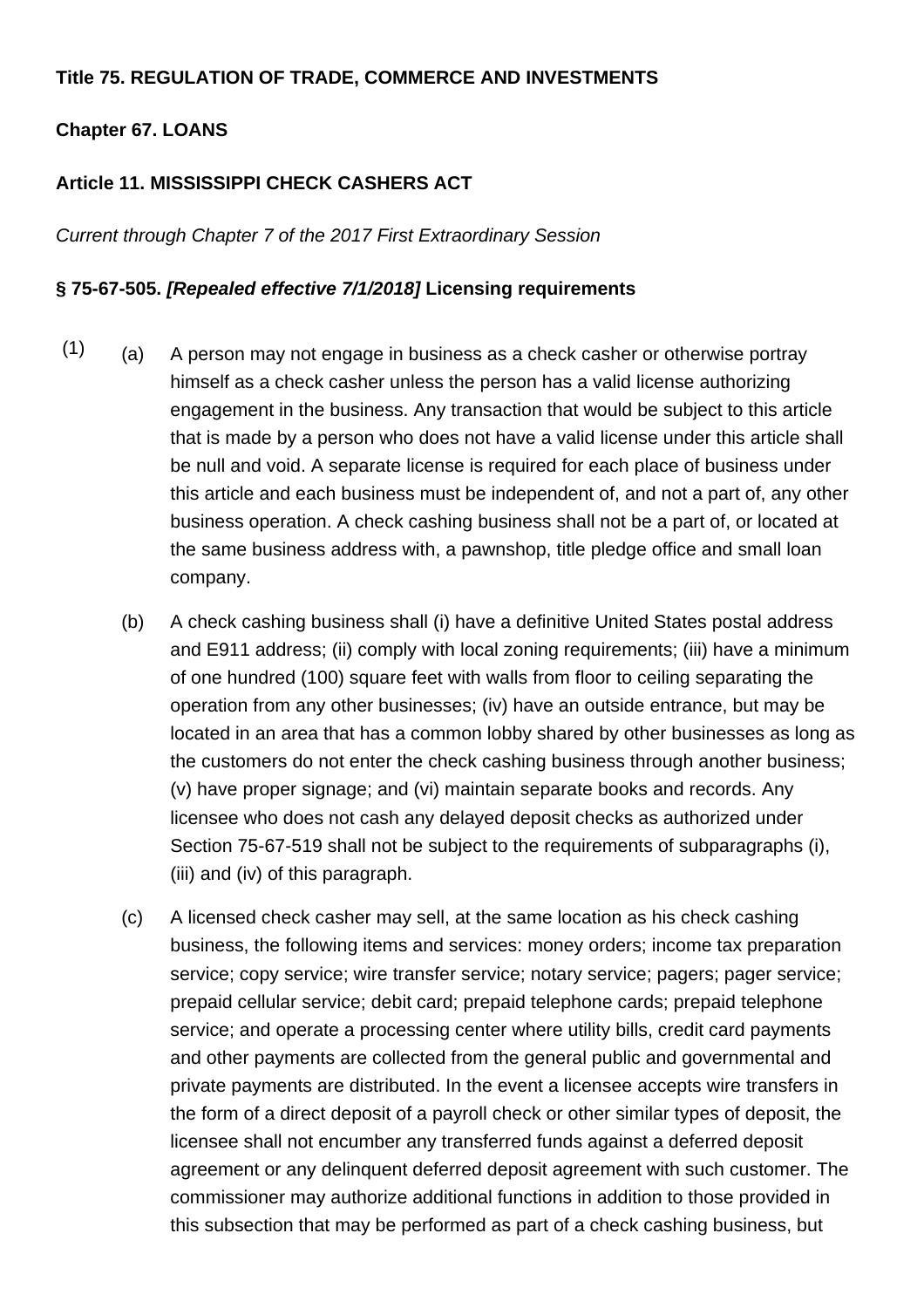shall authorize the offering of credit availability transactions as provided in Sections 75-67-601 through 75-67-637.

- (d) The commissioner may issue more than one (1) license to a person if that person complies with this article for each license. A new license is required upon a change, directly or beneficially, in the ownership of any licensed check casher business and an application shall be made to the commissioner in accordance with this article.
- (2) When a licensee wishes to move a check casher business to another location, the licensee shall give thirty (30) days' prior written notice to the commissioner who shall amend the license accordingly.
- (3) Each license shall remain in full force and effect until relinquished, suspended, revoked or expired. With each initial application for a license, the applicant shall pay the commissioner at the time of making the application a license fee of Seven Hundred Fifty Dollars (\$ 750.00), and on or before September 1 of each year thereafter, an annual renewal fee of Four Hundred Seventy-five Dollars (\$ 475.00). If the annual renewal fee remains unpaid twenty-nine (29) days after September 1, the license shall thereupon expire, but not before the thirtieth day of September of any year for which the annual fee has been paid. If any licensee fails to pay the annual renewal fee before the thirtieth day of September of any year for which the renewal fee is due, then the licensee shall be liable for the full amount of the license fee, plus a penalty in an amount not to exceed Twentyfive Dollars (\$ 25.00) for each day that the licensee has engaged in business after September 30. All licensing fees and penalties shall be paid into the Consumer Finance Fund of the Department of Banking and Consumer Finance.
- (4) Notwithstanding other provisions of this article, the commissioner may issue a temporary license authorizing the operator of a check casher business on the receipt of an application for a license involving principals and owners that are substantially identical to those of an existing licensed check casher. The temporary license is effective until the permanent license is issued or denied.

#### **Cite as Miss. Code § 75-67-505**

**Source: Laws, 1998, ch. 587, § 3; reenacted and amended, Laws, 1999, ch. 481, § 3; Laws, 2001, ch. 534, § 1; reenacted without change, Laws, 2003, ch. 341, § 3; reenacted and amended, Laws, 2007, ch. 488, § 3; reenacted and amended, Laws, 2011, ch. 309, §3, eff. 2/24/2011.**

\_\_\_\_\_\_\_\_\_\_\_\_\_\_\_\_\_\_\_\_\_\_\_\_\_\_\_\_\_\_\_\_\_\_\_\_\_\_\_\_\_\_\_\_\_\_\_\_\_\_\_\_\_\_\_\_\_\_\_\_\_\_\_\_\_\_\_\_\_\_\_\_\_\_

**History.** Amended by Laws, 2016, ch. 500, SB 2409, §21, eff. 7/1/2016.

Reenacted without change by Laws, 2013, ch. 408, HB 559, 3, eff. 3/20/2013.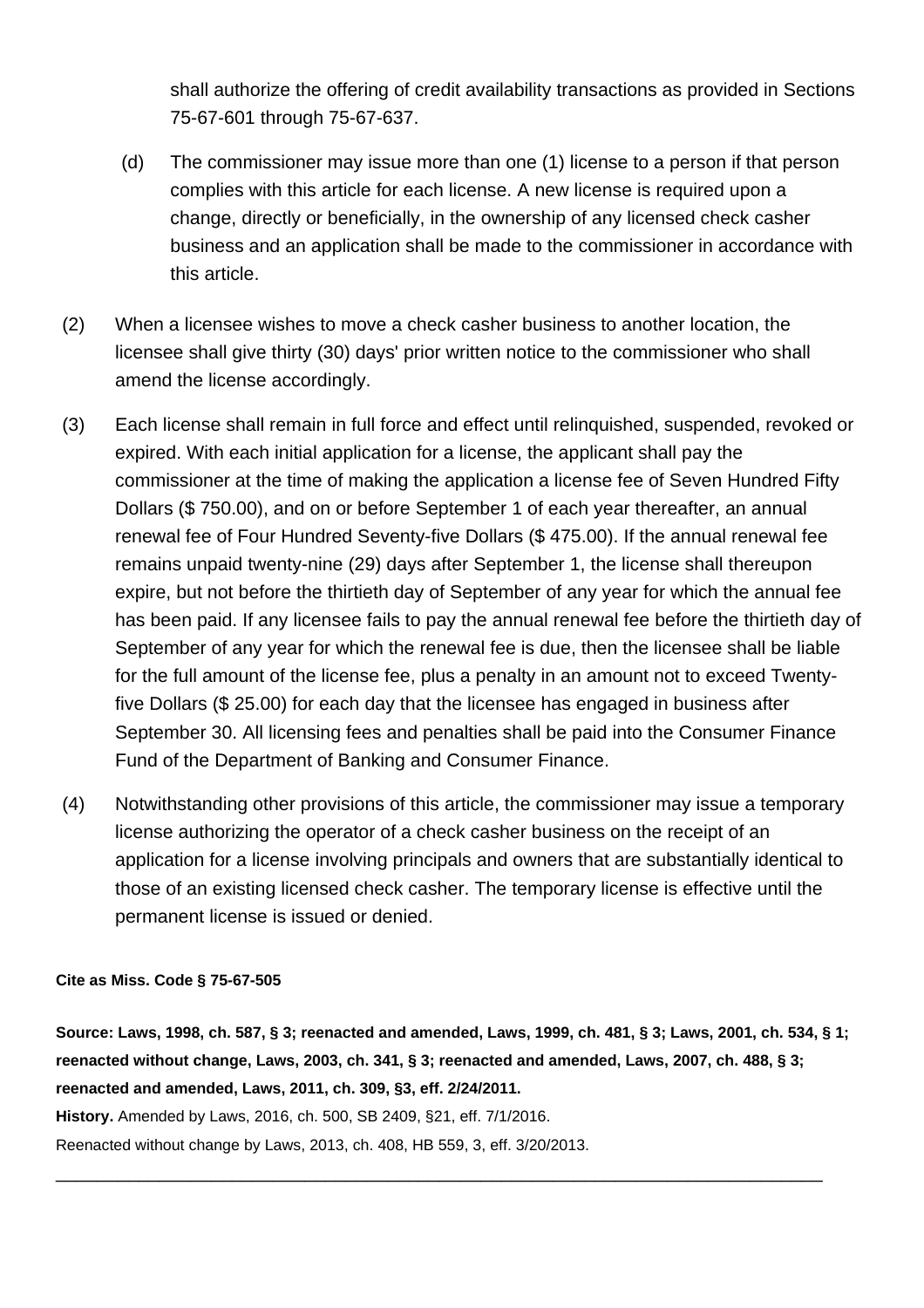§ 75-67-507. Exemptions.

## **Mississippi Statutes**

# **Title 75. REGULATION OF TRADE, COMMERCE AND INVESTMENTS**

## **Chapter 67. LOANS**

# **Article 11. MISSISSIPPI CHECK CASHERS ACT**

Current through Chapter 7 of the 2017 First Extraordinary Session

## **§ 75-67-507. Exemptions**

The provisions of this article shall not apply to:

- (a) Any bank, trust company, savings association, savings and loan association, savings bank or credit union which is chartered under the laws of this state or under federal law and domiciled in this state.
- (b) Any person who cashes checks at their face value and does not charge the consumer a fee or otherwise receive any consideration from the consumer.
- (c) Any person principally engaged in the retail sale of goods or services who, either as an incident to or independently of a retail sale, may from time to time cash checks for a fee, not exceeding three percent (3%) of the face amount of the check or Ten Dollars (\$ 10.00), whichever is greater. However, the fee shall be conspicuously posted for public view.

#### **Cite as Miss. Code § 75-67-507**

**Source: Laws, 1998, ch. 587, § 4; reenacted and amended, Laws, 1999, ch. 481, § 4; reenacted and amended, Laws, 2003, ch. 341, § 4; reenacted without change, Laws, 2007, ch. 488, § 4; reenacted without change, Laws, 2011, ch. 309, §4, eff. 2/24/2011.**

\_\_\_\_\_\_\_\_\_\_\_\_\_\_\_\_\_\_\_\_\_\_\_\_\_\_\_\_\_\_\_\_\_\_\_\_\_\_\_\_\_\_\_\_\_\_\_\_\_\_\_\_\_\_\_\_\_\_\_\_\_\_\_\_\_\_\_\_\_\_\_\_\_\_

**History.** Reenacted without change by Laws, 2013, ch. 408, HB 559, 4, eff. 3/20/2013.

§ 75-67-509. Applicant eligibility requirements.

## **Mississippi Statutes**

## **Title 75. REGULATION OF TRADE, COMMERCE AND INVESTMENTS**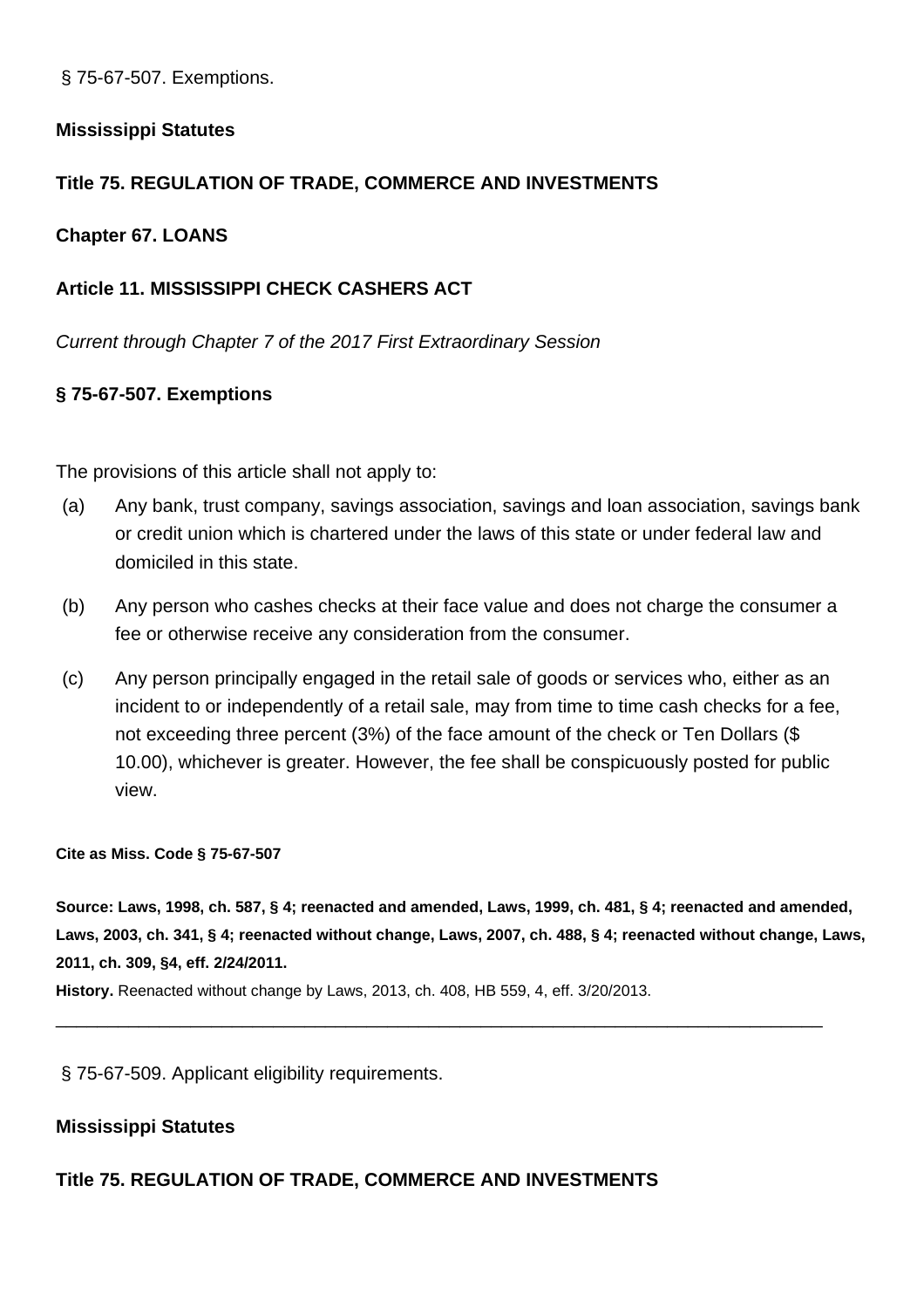# **Chapter 67. LOANS**

# **Article 11. MISSISSIPPI CHECK CASHERS ACT**

Current through Chapter 7 of the 2017 First Extraordinary Session

## **§ 75-67-509. Applicant eligibility requirements**

To be eligible for a check casher license, an applicant shall:

- (a) Operate lawfully and fairly within the purposes of this article.
- (b) Not have been convicted of a felony in the last ten (10) years or be active as a beneficial owner for someone who has been convicted of a felony in the last ten (10) years.
- (c) File with the commissioner a bond with good security in the penal sum of Ten Thousand Dollars (\$ 10,000.00), payable to the State of Mississippi for the faithful performance by the licensee of the duties and obligations pertaining to the business so licensed and the prompt payment of any judgment which may be recovered against the licensee on account of charges or other claims arising directly or collectively from any violation of the provisions of this article. The bond shall not be valid until it is approved by the commissioner. The applicant may file, in lieu of the bond, cash, a certificate of deposit or government bonds in the amount of Ten Thousand Dollars (\$ 10,000.00). Those deposits shall be filed with the commissioner and are subject to the same terms and conditions as are provided for in the surety bond required in this paragraph. Any interest or earnings on those deposits are payable to the depositor.
- (d) File with the commissioner an application for a license and the initial license fee required in this article. If applicant's application is approved, a check casher license will be issued within thirty (30) days.
- (e) Submit a set of fingerprints from any local law enforcement agency. In order to determine the applicant's suitability for license, the commissioner shall forward the fingerprints to the Department of Public Safety; and if no disqualifying record is identified at the state level, the fingerprints shall be forwarded by the Department of Public Safety to the FBI for a national criminal history record check.
- (f) Complete and file with the commissioner an annual renewal application for a license accompanied by the renewal fee required in this article.

#### **Cite as Miss. Code § 75-67-509**

**Source: Laws, 1998, ch. 587, § 5; reenacted and amended, Laws, 1999, ch. 481, § 5; reenacted without change, Laws, 2003, ch. 341, § 5; reenacted without change, Laws, 2007, ch. 488, § 5; reenacted without change, Laws,**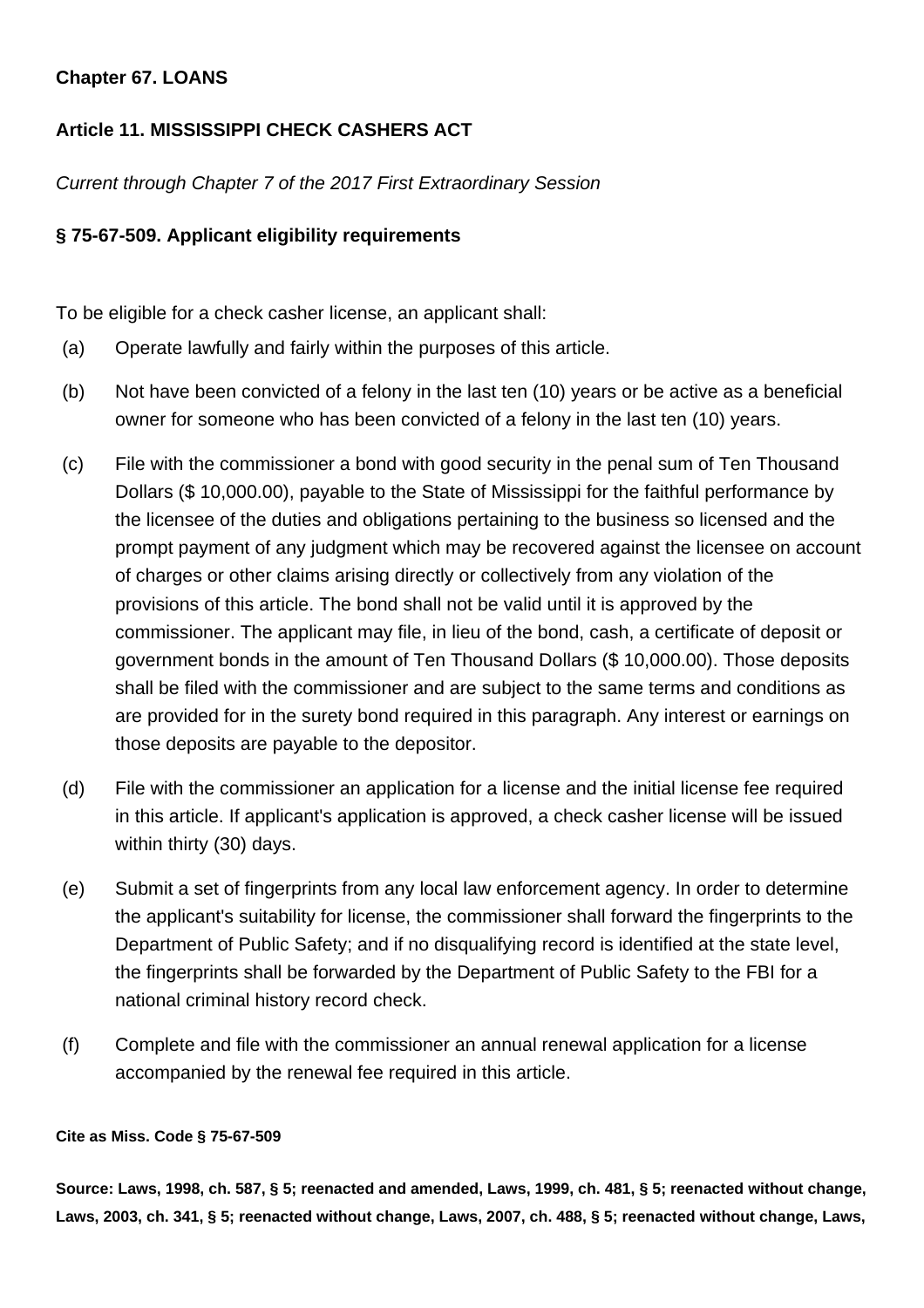**History.** Reenacted without change by Laws, 2013, ch. 408, HB 559, 5, eff. 3/20/2013.

\_\_\_\_\_\_\_\_\_\_\_\_\_\_\_\_\_\_\_\_\_\_\_\_\_\_\_\_\_\_\_\_\_\_\_\_\_\_\_\_\_\_\_\_\_\_\_\_\_\_\_\_\_\_\_\_\_\_\_\_\_\_\_\_\_\_\_\_\_\_\_\_\_\_

§ 75-67-511. Application form.

### **Mississippi Statutes**

### **Title 75. REGULATION OF TRADE, COMMERCE AND INVESTMENTS**

## **Chapter 67. LOANS**

## **Article 11. MISSISSIPPI CHECK CASHERS ACT**

Current through Chapter 7 of the 2017 First Extraordinary Session

## **§ 75-67-511. Application form**

Each application for a license shall be in a form prescribed by the commissioner, signed under oath, and shall include the following:

- (a) The legal name, residence and business address of the applicant and, if the applicant is a partnership, association or corporation, of every member, officer and director thereof. However, the application need not state the full name and address of each shareholder, if the applicant is owned directly or beneficially by a person which as an issuer has a class of securities registered under Section 12 of the Securities and Exchange Act of 1934 or is an issuer of securities which is required to file reports with the Securities and Exchange Commission under Section 15(d) of the Securities and Exchange Act, provided that the person files with the commissioner such information, documents and reports as are required by the provisions of the Securities and Exchange Act to be filed by the issuer with the Securities and Exchange Commission.
- (b) The complete address of the location at which the applicant proposes to engage in the business of cashing checks.
- (c) Other data and information the department may require with respect to the applicant, its directors, trustees, officers, members or agents.
- (d) Sworn financial statements of the applicant showing a net worth of at least Twenty Thousand Dollars (\$ 20,000.00) for the first license. The applicant shall possess and maintain a net worth of at least Twenty Thousand Dollars (\$ 20,000.00) for the first license and at least Five Thousand Dollars (\$ 5,000.00) for each additional license.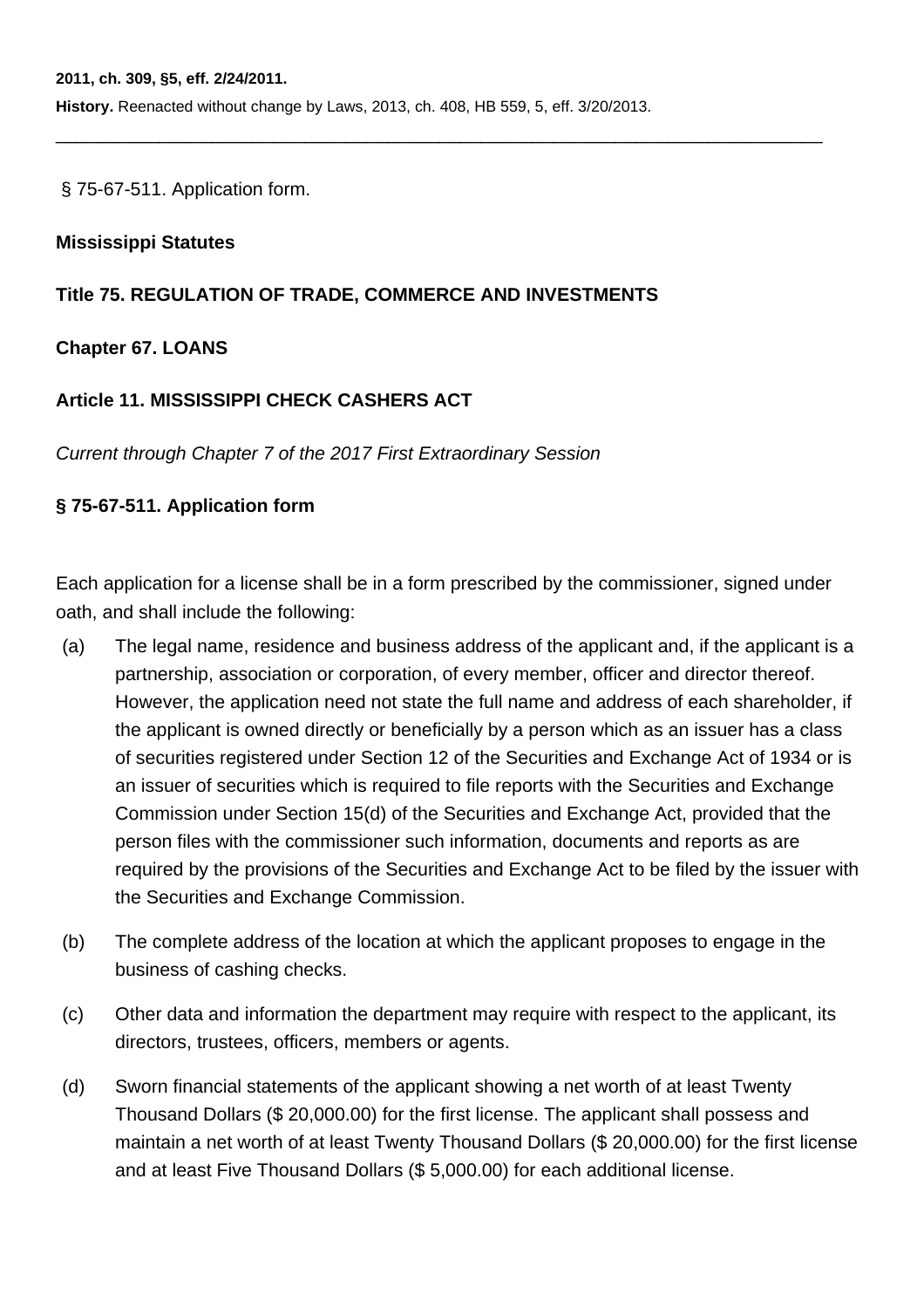**Source: Laws, 1998, ch. 587, § 6; reenacted and amended, Laws, 1999, ch. 481, § 6; reenacted without change, Laws, 2003, ch. 341, § 6; reenacted without change, Laws, 2007, ch. 488, § 6; reenacted without change, Laws, 2011, ch. 309, §6, eff. 2/24/2011.**

\_\_\_\_\_\_\_\_\_\_\_\_\_\_\_\_\_\_\_\_\_\_\_\_\_\_\_\_\_\_\_\_\_\_\_\_\_\_\_\_\_\_\_\_\_\_\_\_\_\_\_\_\_\_\_\_\_\_\_\_\_\_\_\_\_\_\_\_\_\_\_\_\_\_

**History.** Reenacted without change by Laws, 2013, ch. 408, HB 559, 6, eff. 3/20/2013.

§ 75-67-513. Investigations, findings and posting of licenses.

#### **Mississippi Statutes**

#### **Title 75. REGULATION OF TRADE, COMMERCE AND INVESTMENTS**

#### **Chapter 67. LOANS**

#### **Article 11. MISSISSIPPI CHECK CASHERS ACT**

Current through Chapter 7 of the 2017 First Extraordinary Session

#### **§ 75-67-513. Investigations, findings and posting of licenses**

- (1) Upon filing of an application in a form prescribed by the commissioner, accompanied by the documents required in this article, the department shall investigate to ascertain whether the qualifications prescribed by Sections 75-67-509 and 75-67-511 have been satisfied. If the commissioner finds that the qualifications have been satisfied and, if he approves the documents so filed by the applicant, he shall issue to the applicant a license to engage in the business of check cashing in this state.
- (2) The license shall be kept conspicuously posted in the place of business of the licensee.

**Cite as Miss. Code § 75-67-513**

**Source: Laws, 1998, ch. 587, § 7; reenacted and amended, Laws, 1999, ch. 481, § 7; reenacted without change, Laws, 2003, ch. 341, § 7; reenacted without change, Laws, 2007, ch. 488, § 7; reenacted without change, Laws, 2011, ch. 309, §7, eff. 2/24/2011.**

\_\_\_\_\_\_\_\_\_\_\_\_\_\_\_\_\_\_\_\_\_\_\_\_\_\_\_\_\_\_\_\_\_\_\_\_\_\_\_\_\_\_\_\_\_\_\_\_\_\_\_\_\_\_\_\_\_\_\_\_\_\_\_\_\_\_\_\_\_\_\_\_\_\_

**History.** Reenacted without change by Laws, 2013, ch. 408, HB 559, 7, eff. 3/20/2013.

§ 75-67-515. Licensee duties; regulations; examination of books and records.

#### **Mississippi Statutes**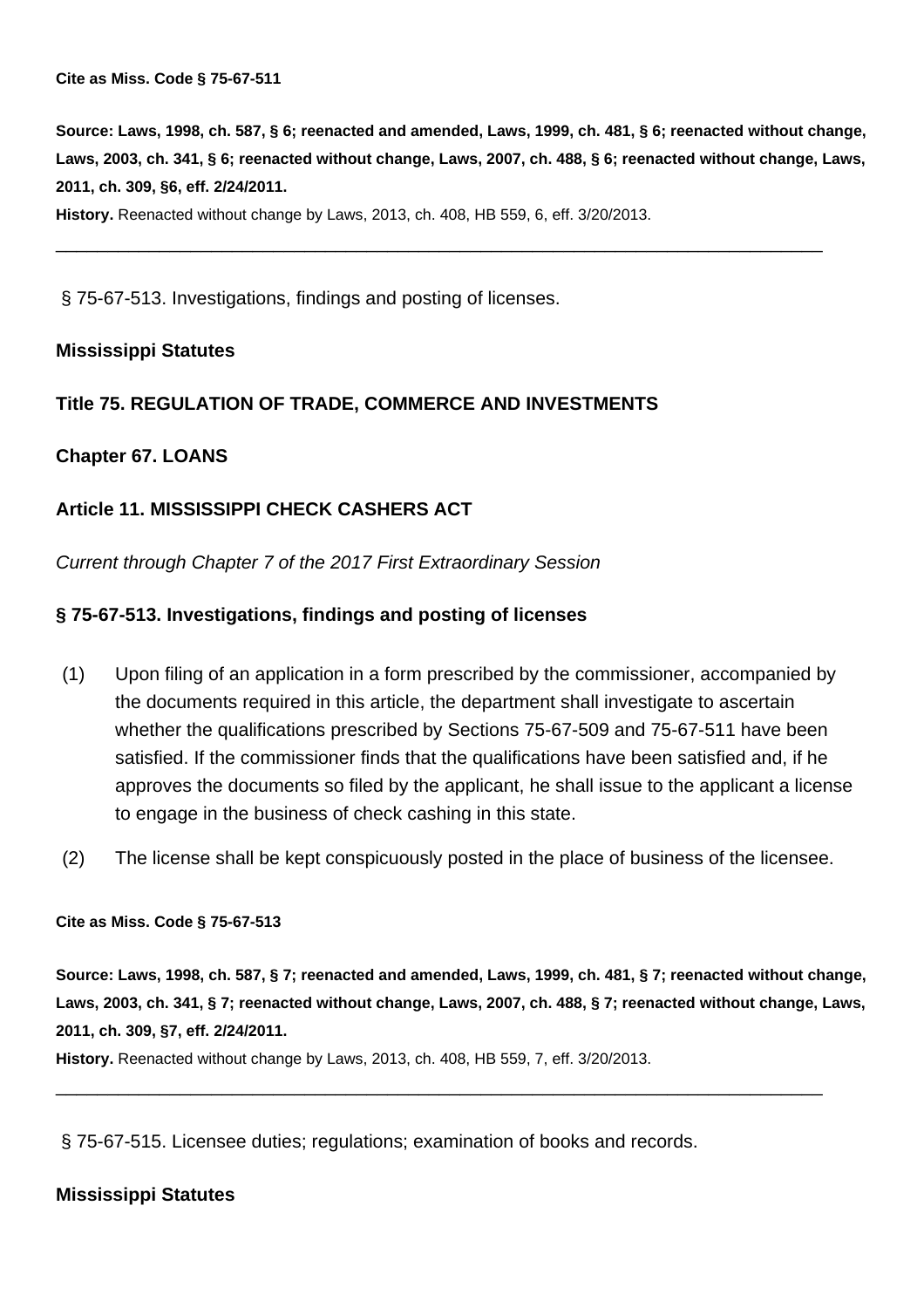# **Title 75. REGULATION OF TRADE, COMMERCE AND INVESTMENTS**

# **Chapter 67. LOANS**

# **Article 11. MISSISSIPPI CHECK CASHERS ACT**

Current through Chapter 7 of the 2017 First Extraordinary Session

# **§ 75-67-515. Licensee duties; regulations; examination of books and records**

- (1) The department may adopt reasonable administrative regulations, not inconsistent with law, for the enforcement of this article.
- (2) To assure compliance with the provisions of this article, the department may examine the books and records of any licensee without notice during normal business hours. The commissioner may charge the licensee an examination fee in an amount not less than Three Hundred Dollars (\$ 300.00) nor more than Six Hundred Dollars (\$ 600.00) for each office or location within the State of Mississippi plus any actual expenses incurred while examining the licensee's records or books that are located outside the State of Mississippi. However, in no event shall a licensee be examined more than once in a two-year period unless for cause shown based upon consumer complaint and/or other exigent reasons as determined by the commissioner.
- (3) Each licensee shall keep and use in its business any books, accounts and records the department may require to carry into effect the provisions of this article and the administrative regulations issued under this article. Every licensee shall preserve the books, accounts and records of its business for at least two (2) years.
- (4) Any fee charged by a licensee for cashing a check shall be posted conspicuously to the bearer of the check before cashing the check, and the fee shall be a service fee and not interest.
- (5) Before a licensee deposits with any bank or other depository institution a check cashed by the licensee, the check shall be endorsed with the actual name under which the licensee is doing business.
- (6) All personal checks cashed for a customer by a licensee shall be dated on the actual date the cash is tendered to the customer.
- (7) No licensee shall cash a check payable to a payee unless the licensee has previously obtained appropriate identification of the payee clearly indicating the authority of the person cashing the check, draft or money order on behalf of the payee.
- (8) No licensee shall indicate through advertising, signs, billboards or otherwise that checks may be cashed without identification of the bearer of the check; and any person seeking to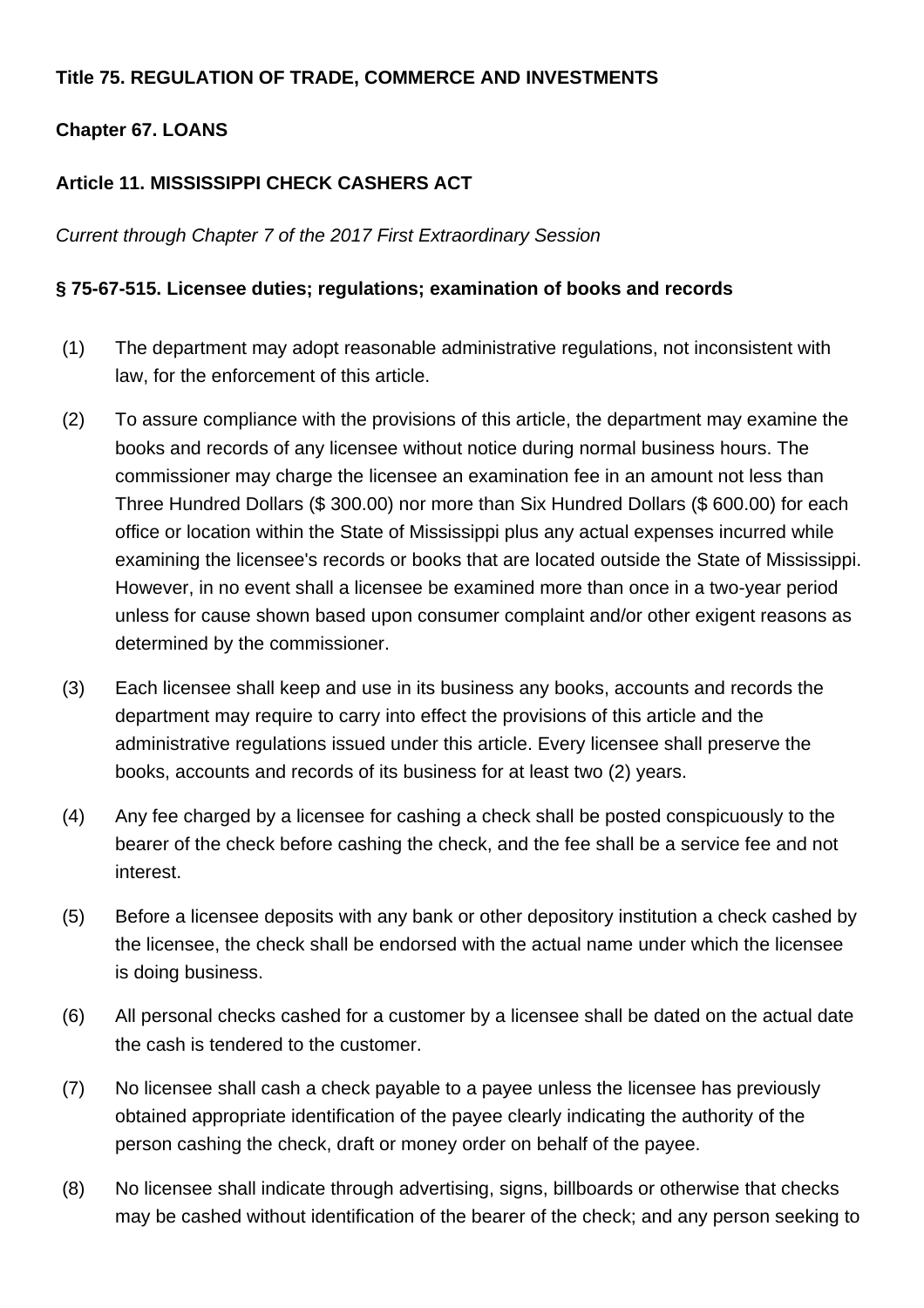cash a check shall be required to submit reasonable identification as prescribed by the department. The provisions of this subsection shall not prohibit a licensee from cashing a check simultaneously with the verification and establishment of the identity of the presenter by means other than presentation of identification.

- (9) Within five (5) business days after being advised by the payor financial institution that a check has been altered, forged, stolen, obtained through fraudulent or illegal means, negotiated without proper legal authority or represents the proceeds of illegal activity, the licensee shall notify the department and the district attorney for the judicial district in which the check was received. If a check is returned to the licensee by the payor financial institution for any of these reasons, the licensee may not release the check without consent of the district attorney or other investigating law enforcement authority.
- (10) If a check is returned to a licensee from a payor financial institution because there are insufficient funds in or on deposit with the financial institution to pay the check, the licensee or any other person on behalf of the licensee shall not institute or initiate any criminal prosecution against the maker or drawer of the personal check with the intent and purpose of aiding in the collection of or enforcing the payment of the amount owed to the check casher by the maker or drawer of the check.
- (11) Nothing in this article shall prohibit a licensee from issuing coupons to customers or potential customers which are redeemable against a deferred deposit transaction provided the redemption results in a financial benefit to the customer on current or future transactions.

#### **Cite as Miss. Code § 75-67-515**

**Source: Laws, 1998, ch. 587, § 8; reenacted and amended, Laws, 1999, ch. 481, § 8; Laws, 2001, ch. 534, § 2; reenacted and amended, Laws, 2003, ch. 341, § 8; reenacted without change, Laws, 2007, ch. 488, § 8; reenacted without change, Laws, 2011, ch. 309, §8, eff. 2/24/2011.**

**History.** Reenacted without change by Laws, 2013, ch. 408, HB 559, 8, eff. 3/20/2013.

§ 75-67-516. Licensee prohibited from advertising, displaying, or publishing false or misleading statements.

\_\_\_\_\_\_\_\_\_\_\_\_\_\_\_\_\_\_\_\_\_\_\_\_\_\_\_\_\_\_\_\_\_\_\_\_\_\_\_\_\_\_\_\_\_\_\_\_\_\_\_\_\_\_\_\_\_\_\_\_\_\_\_\_\_\_\_\_\_\_\_\_\_\_

#### **Mississippi Statutes**

#### **Title 75. REGULATION OF TRADE, COMMERCE AND INVESTMENTS**

#### **Chapter 67. LOANS**

#### **Article 11. MISSISSIPPI CHECK CASHERS ACT**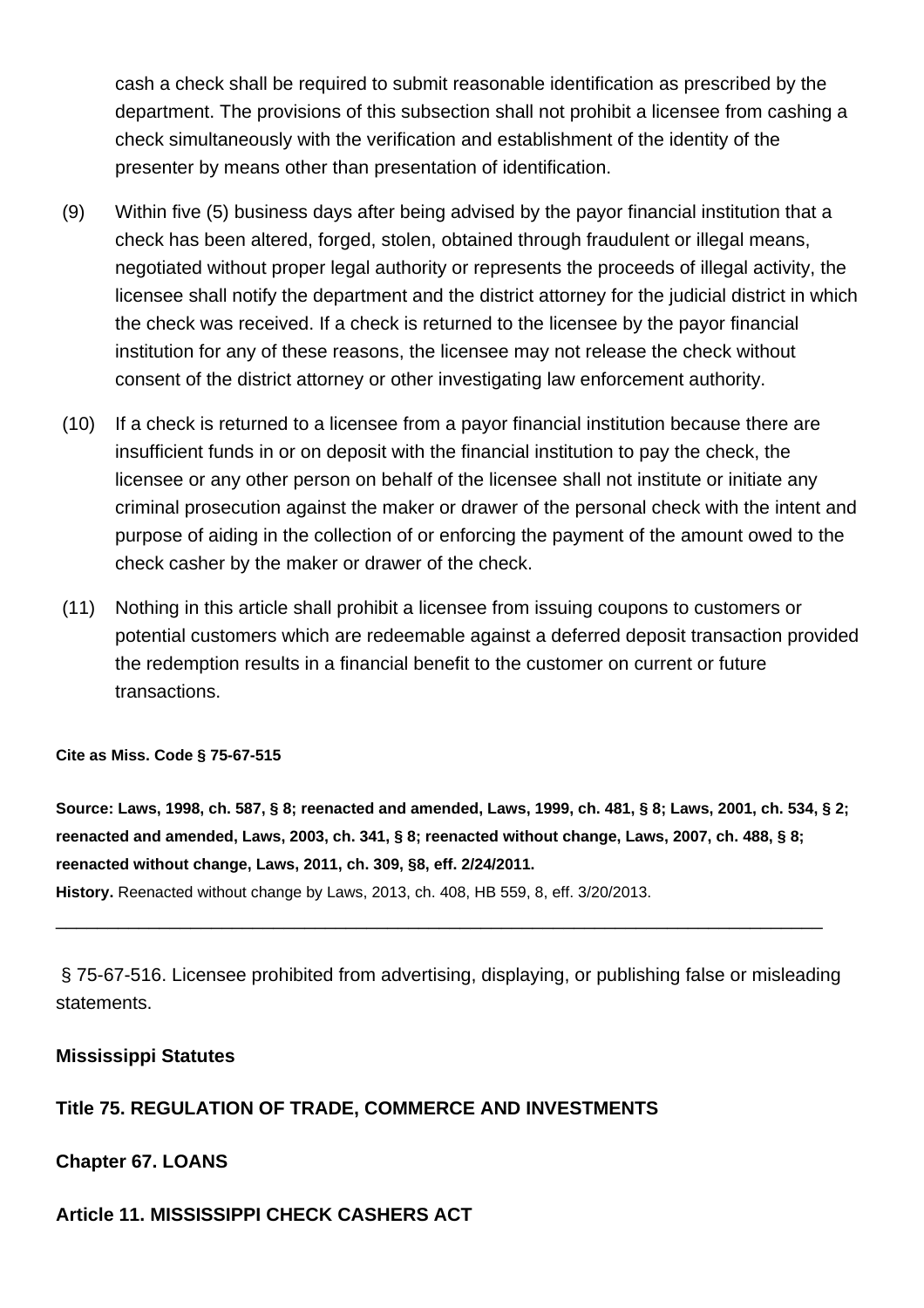# Current through Chapter 7 of the 2017 First Extraordinary Session

# **§ 75-67-516. Licensee prohibited from advertising, displaying, or publishing false or misleading statements**

A licensee shall not advertise, display or publish, or permit to be advertised, displayed or published, in any manner whatsoever, any statement or representation that is false, misleading or deceptive.

#### **Cite as Miss. Code § 75-67-516**

**Source: Laws, 2001, ch. 534, § 5; reenacted without change, Laws, 2003, ch. 341, § 9; reenacted without change, Laws, 2007, ch. 488, § 9; reenacted without change, Laws, 2011, ch. 309, §9, eff. 2/24/2011. History.** Reenacted without change by Laws, 2013, ch. 408, HB 559, 9, eff. 3/20/2013.

\_\_\_\_\_\_\_\_\_\_\_\_\_\_\_\_\_\_\_\_\_\_\_\_\_\_\_\_\_\_\_\_\_\_\_\_\_\_\_\_\_\_\_\_\_\_\_\_\_\_\_\_\_\_\_\_\_\_\_\_\_\_\_\_\_\_\_\_\_\_\_\_\_\_

§ 75-67-517. Maximum fees; advancing monies; time to deposit check.

### **Mississippi Statutes**

# **Title 75. REGULATION OF TRADE, COMMERCE AND INVESTMENTS**

## **Chapter 67. LOANS**

## **Article 11. MISSISSIPPI CHECK CASHERS ACT**

Current through Chapter 7 of the 2017 First Extraordinary Session

## **§ 75-67-517. Maximum fees; advancing monies; time to deposit check**

Notwithstanding any other provision of law, no check cashing business licensed under this article shall directly or indirectly charge or collect fees for check cashing services in excess of the following:

- (a) Three percent (3%) of the face amount of the check or Five Dollars (\$ 5.00), whichever is greater, for checks issued by the federal government, state government, or any agency of the state or agency of the state or federal government, or any county or municipality of this state.
- (b) Ten percent (10%) of the face amount of the check or Five Dollars (\$ 5.00), whichever is greater, for personal checks.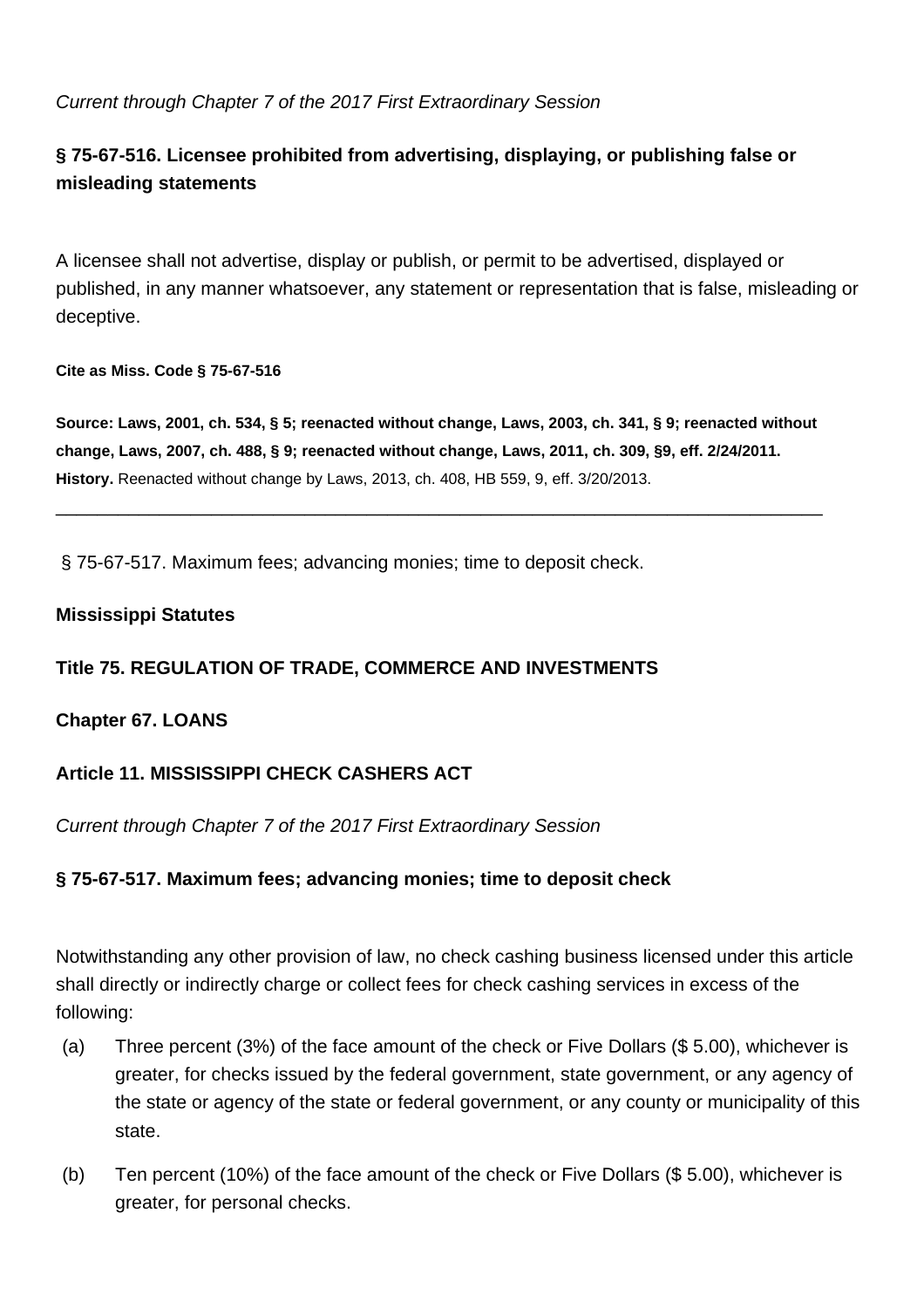(c) Five percent (5%) of the face amount of the check or Five Dollars (\$ 5.00), whichever is greater, for all other checks, or for money orders.

A licensee may not advance monies on the security of any personal check unless the presenter attests that the check being presented is drawn on a legitimate, open and active account. Except as provided by Section 75-67-519, any licensee who cashes a check for a fee shall deposit the check not later than three (3) business days from the date the check is cashed.

#### **Cite as Miss. Code § 75-67-517**

**Source: Laws, 1998, ch. 587, § 9; reenacted and amended, Laws, 1999, ch. 481, § 9; reenacted without change, Laws, 2003, ch. 341, § 10; reenacted without change, Laws, 2007, ch. 488, § 10; reenacted without change, Laws, 2011, ch. 309, §10, eff. 2/24/2011.**

**History.** Reenacted without change by Laws, 2013, ch. 408, HB 559, 10, eff. 3/20/2013.

§ 75-67-519. Deferred and delayed deposits; licensee to provide consumer education pamplet to customer.

\_\_\_\_\_\_\_\_\_\_\_\_\_\_\_\_\_\_\_\_\_\_\_\_\_\_\_\_\_\_\_\_\_\_\_\_\_\_\_\_\_\_\_\_\_\_\_\_\_\_\_\_\_\_\_\_\_\_\_\_\_\_\_\_\_\_\_\_\_\_\_\_\_\_

### **Mississippi Statutes**

# **Title 75. REGULATION OF TRADE, COMMERCE AND INVESTMENTS**

## **Chapter 67. LOANS**

## **Article 11. MISSISSIPPI CHECK CASHERS ACT**

Current through Chapter 7 of the 2017 First Extraordinary Session

# **§ 75-67-519. Deferred and delayed deposits; licensee to provide consumer education pamplet to customer**

- $(1)$  (a) A licensee may delay the deposit of a personal check cashed for a customer with a face amount of not more than Two Hundred Fifty Dollars (\$ 250.00) for up to thirty (30) days under the provisions of this section.
	- (b) A licensee shall enter into a written agreement for a delayed deposit transaction of a personal check cashed for a customer with a face amount of more than Two Hundred Fifty Dollars (\$ 250.00) but not more than Five Hundred Dollars (\$ 500.00) for a period of at least twenty-eight (28) days but not more than thirty (30) days, as selected by the customer, under the provisions of this section, with the licensee having the option to deposit or collect the check.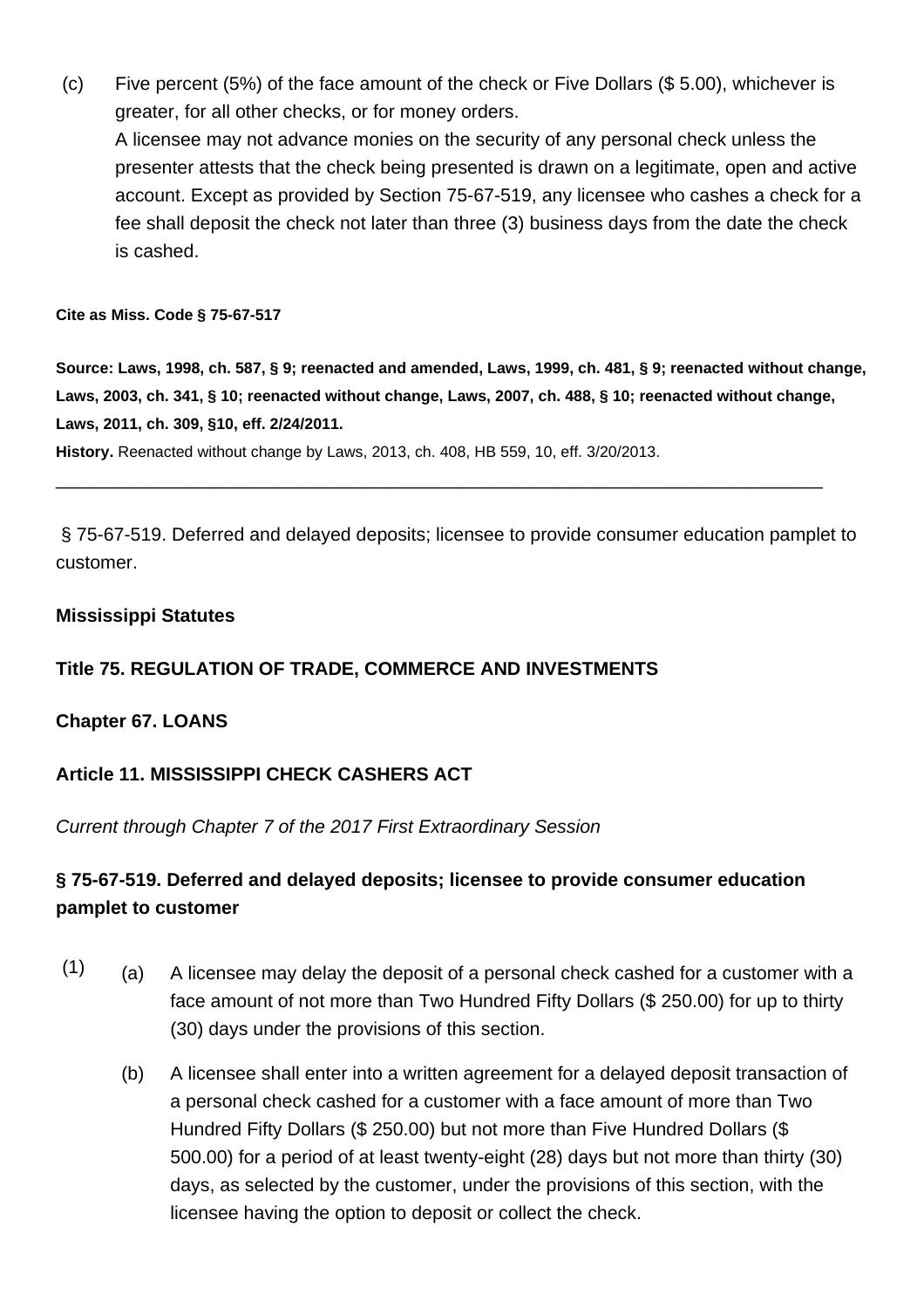- (2) The face amount of delayed deposit checks cashed under the provisions of this section shall not exceed Five Hundred Dollars (\$ 500.00), including the amount of the fees. Each customer is limited to a maximum amount of Five Hundred Dollars (\$ 500.00), including the amount of the fees, at any time.
- (3) Each delayed deposit check cashed by a licensee shall be documented by a written agreement that has been signed by the customer and the licensee. The written agreement shall contain a statement of the total amount of any fees charged, expressed as a dollar amount and as an annual percentage rate. The written agreement shall authorize the licensee to delay deposit of the personal check with a face amount of not more than Two Hundred Fifty Dollars (\$ 250.00) until a specific date not later than thirty (30) days from the date of the transaction, and shall authorize the licensee to delay deposit or collection of the personal check with a face amount of more than Two Hundred Fifty Dollars (\$ 250.00) but not more than Five Hundred Dollars (\$ 500.00) in accordance with the written agreement.
- $(4)$  (a) A licensee shall not directly or indirectly charge any fee or other consideration in excess of Twenty Dollars (\$ 20.00) per One Hundred Dollars (\$ 100.00) advanced for cashing a delayed deposit check with a face amount of not more than Two Hundred Fifty Dollars (\$ 250.00).
	- (b) A licensee shall not directly or indirectly charge any fee or other consideration in excess of Twenty-one Dollars and Ninety-five Cents (\$ 21.95) per One Hundred Dollars (\$ 100.00) advanced for cashing a delayed deposit check with a face amount of more than Two Hundred Fifty Dollars (\$ 250.00) but not more than Five Hundred Dollars (\$ 500.00).
	- (c) In no event shall the amount of the checks cashed exceed Five Hundred Dollars (\$ 500.00), including the amount of the fee.
- (5) No check cashed under the provisions of this section shall be repaid by the proceeds of another check cashed by the same licensee or any affiliate of the licensee. A licensee shall not renew or otherwise extend any delayed deposit check.
- (6) A licensee shall not offer discount catalog sales or other similar inducements as part of a delayed deposit transaction.
- (7) A licensee shall not charge a late fee or collection fee on any deferred deposit transaction as a result of a returned check or the default by the customer in timely payment to the licensee. Notwithstanding anything to the contrary contained in this section, a licensee may charge a processing fee, not to exceed an amount authorized by the commissioner, for a check returned for any reason, including, without limitation, insufficient funds, closed account or stop payment, if such processing fee is authorized in the written agreement signed by the customer and licensee. In addition, if a licensee takes legal action against a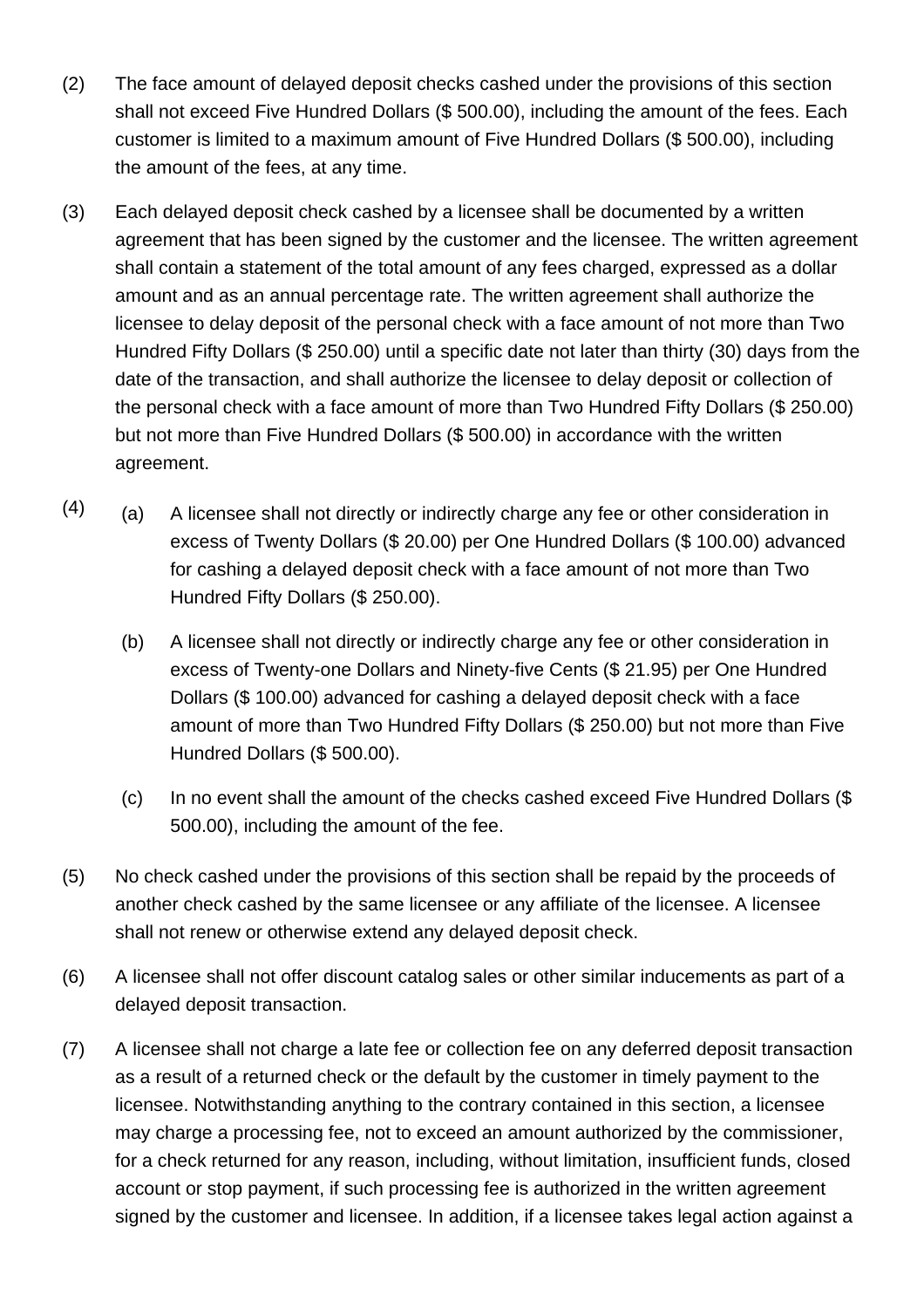customer to collect the amount of a delayed deposit check for which the licensee has not obtained payment and obtains a judgment against the customer for the amount of that check, the licensee shall also be entitled to any court-awarded fees.

- (8) When cashing a delayed deposit check, a licensee may pay the customer in the form of the licensee's business check or a money order; however, no additional fee may then be charged by the licensee for cashing the licensee's business check or money order issued to the customer.
- (9) Before entering any transactions under this section, a licensee shall provide to the customer a pamphlet prepared by the commissioner that describes general information about the transaction and about the customer's rights and responsibilities in the transaction, and that includes the consumer hotline phone number to the Mississippi Department of Banking and Consumer Finance and to the Mississippi Attorney General's office. Each agreement executed by a licensee shall include the following statement, which shall be located just above the signature line for the customer: "In addition to agreeing to the terms of this agreement, I acknowledge, by my signature below, the receipt of a consumer education pamphlet regarding this transaction."

#### **Cite as Miss. Code § 75-67-519**

**Source: Laws, 1998, ch. 587, § 10; reenacted and amended, Laws, 1999, ch. 481, § 10; Laws, 2001, ch. 534, § 3; reenacted without change, Laws, 2003, ch. 341, § 11; reenacted without change, Laws, 2007, ch. 488, § 11; Laws, 2011, ch. 309, §11, eff. 2/24/2011.**

**History.** Reenacted without change by Laws, 2013, ch. 408, HB 559, 11, eff. 3/20/2013.

§ 75-67-521. Suspending or revoking license; reinstatement; notice to law enforcement.

\_\_\_\_\_\_\_\_\_\_\_\_\_\_\_\_\_\_\_\_\_\_\_\_\_\_\_\_\_\_\_\_\_\_\_\_\_\_\_\_\_\_\_\_\_\_\_\_\_\_\_\_\_\_\_\_\_\_\_\_\_\_\_\_\_\_\_\_\_\_\_\_\_\_

#### **Mississippi Statutes**

## **Title 75. REGULATION OF TRADE, COMMERCE AND INVESTMENTS**

#### **Chapter 67. LOANS**

## **Article 11. MISSISSIPPI CHECK CASHERS ACT**

Current through Chapter 7 of the 2017 First Extraordinary Session

## **§ 75-67-521. Suspending or revoking license; reinstatement; notice to law enforcement**

(1) The commissioner may, after notice and hearing, suspend or revoke a license if he finds that: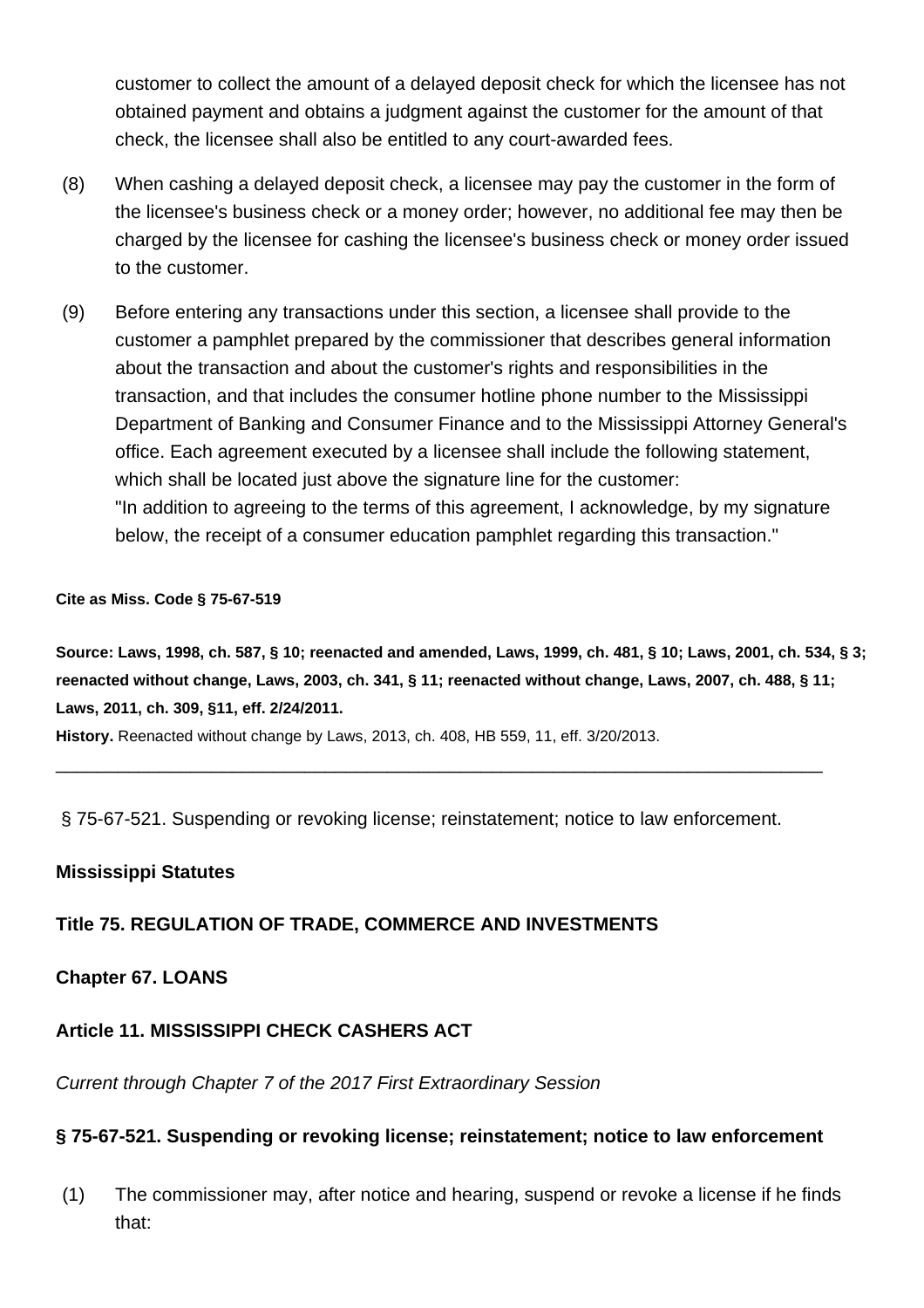- (a) The licensee, either knowingly, or without the exercise of due care to prevent the same, has violated any provision of this article;
- (b) Any fact or condition exists which, if it had existed or had been known to exist at the time of the original application for the license, clearly would have justified the commissioner in refusing the license;
- (c) The licensee has aided, abetted or conspired with an individual or person to circumvent or violate the requirement of this article;
- (d) The licensee, or a legal or beneficial owner of the license, has been convicted of a felony, or has been convicted of a misdemeanor that the commissioner finds directly relates to the duties and responsibilities of the business of check cashing.
- (2) The commissioner may conditionally license or place on probation a person whose license has been suspended or may reprimand a licensee for a violation of this article.
- (3) The manner of giving notice and conducting a hearing as required by subsection (1) of this section shall be performed in accordance with procedures prescribed by the commissioner in rules or regulations adopted under Mississippi Administrative Procedures Law, Section 25-43-1.101 et seq.
- (4) Any licensee may surrender any license by delivering it to the commissioner with written notice of its surrender, but that surrender shall not affect the licensee's civil or criminal liability for acts committed prior thereto.
- (5) The commissioner may reinstate suspended licenses or issue new licenses to a person whose license or licenses have been revoked if no fact or condition then exists which clearly would have justified the commissioner in refusing originally to issue a license under this article.
- (6) The appropriate local law enforcement agency shall be notified of any licensee who has his license suspended or revoked as provided by this article.
- (7) The commissioner shall enforce the provisions of this section.

#### **Cite as Miss. Code § 75-67-521**

**Source: Laws, 1998, ch. 587, § 11; reenacted and amended, Laws, 1999, ch. 481, § 11; reenacted without change, Laws, 2003, ch. 341, § 12; reenacted without change, Laws, 2007, ch. 488, § 12; reenacted without change, Laws, 2011, ch. 309, §12, eff. 2/24/2011.**

\_\_\_\_\_\_\_\_\_\_\_\_\_\_\_\_\_\_\_\_\_\_\_\_\_\_\_\_\_\_\_\_\_\_\_\_\_\_\_\_\_\_\_\_\_\_\_\_\_\_\_\_\_\_\_\_\_\_\_\_\_\_\_\_\_\_\_\_\_\_\_\_\_\_

**History.** Reenacted without change by Laws, 2013, ch. 408, HB 559, 12, eff. 3/20/2013.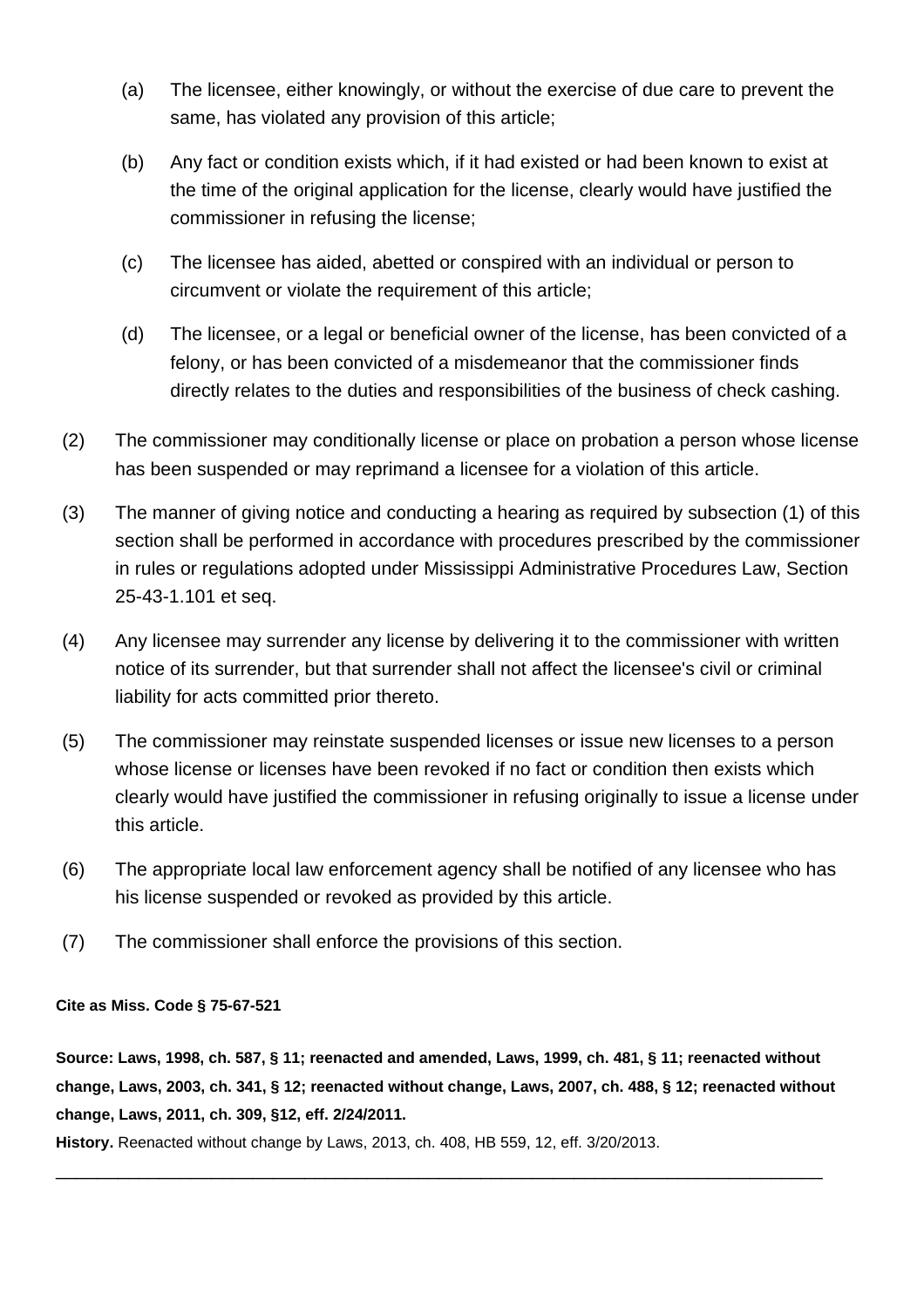§ 75-67-523. Investigative powers and examinations.

### **Mississippi Statutes**

# **Title 75. REGULATION OF TRADE, COMMERCE AND INVESTMENTS**

### **Chapter 67. LOANS**

# **Article 11. MISSISSIPPI CHECK CASHERS ACT**

Current through Chapter 7 of the 2017 First Extraordinary Session

### **§ 75-67-523. Investigative powers and examinations**

The commissioner, or his duly authorized representative, for the purpose of discovering violations of this article and for the purpose of determining whether persons are subject to the provisions of this article, may examine persons licensed under this article and persons reasonably suspected by the commissioner of conducting business which requires a license under this article, including all relevant books, records and papers employed by those persons in the transaction of their business, and may summon witnesses and examine them under oath concerning matters relating to the business of those persons, or such other matters as may be relevant to the discovery of violations of this article, including without limiting the conduct of business without a license as required under this article.

#### **Cite as Miss. Code § 75-67-523**

**Source: Laws, 1998, ch. 587, § 12; reenacted and amended, Laws, 1999, ch. 481, § 12; reenacted without change, Laws, 2003, ch. 341, § 13; reenacted without change, Laws, 2007, ch. 488, § 13; reenacted without change, Laws, 2011, ch. 309, §13, eff. 2/24/2011.**

\_\_\_\_\_\_\_\_\_\_\_\_\_\_\_\_\_\_\_\_\_\_\_\_\_\_\_\_\_\_\_\_\_\_\_\_\_\_\_\_\_\_\_\_\_\_\_\_\_\_\_\_\_\_\_\_\_\_\_\_\_\_\_\_\_\_\_\_\_\_\_\_\_\_

**History.** Reenacted without change by Laws, 2013, ch. 408, HB 559, 13, eff. 3/20/2013.

§ 75-67-525. Engaging in business without license; penalty.

#### **Mississippi Statutes**

## **Title 75. REGULATION OF TRADE, COMMERCE AND INVESTMENTS**

**Chapter 67. LOANS**

## **Article 11. MISSISSIPPI CHECK CASHERS ACT**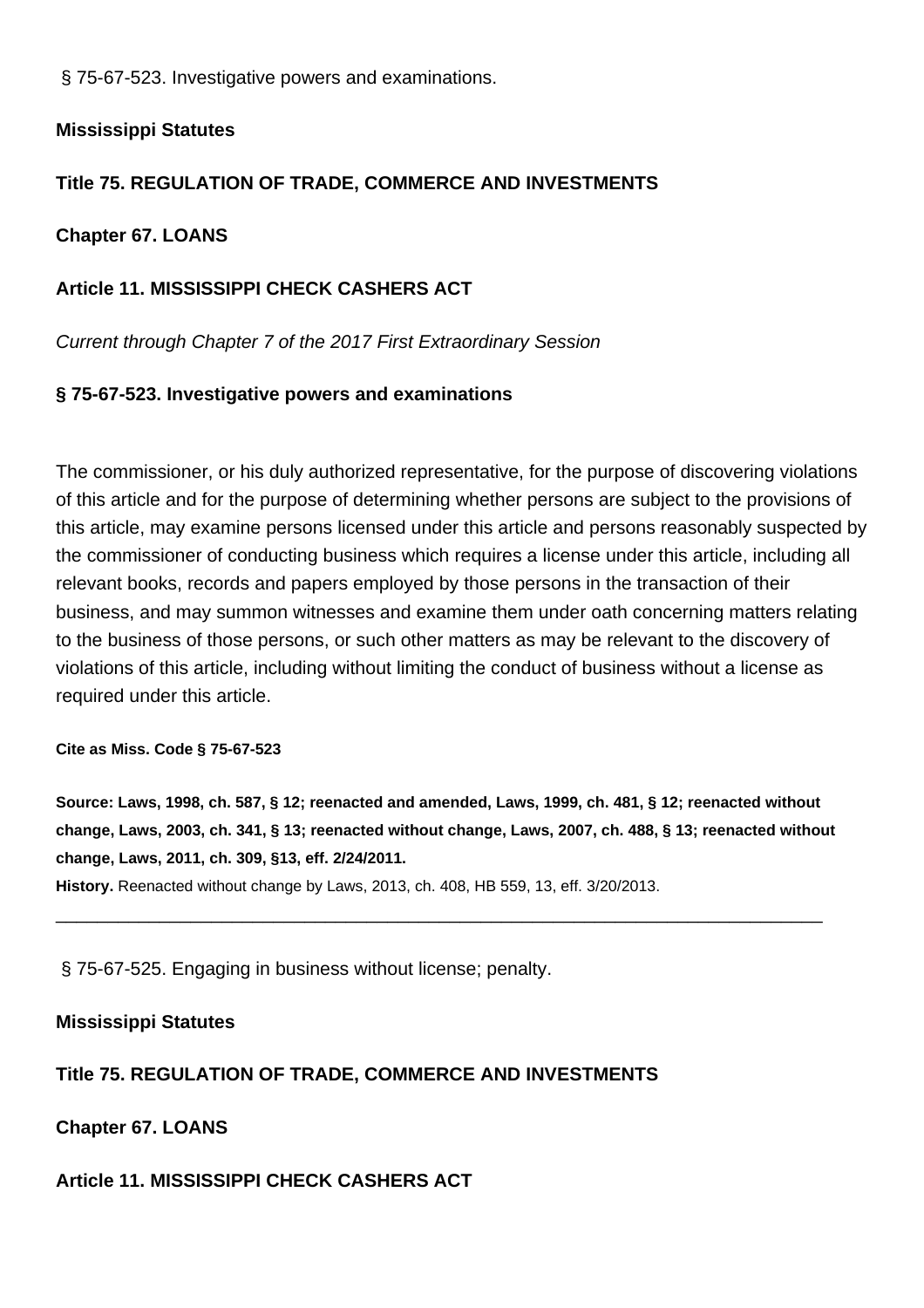### Current through Chapter 7 of the 2017 First Extraordinary Session

### **§ 75-67-525. Engaging in business without license; penalty**

- (1) Any person who engages in the business of check cashing without first securing a license prescribed by this article shall be guilty of a misdemeanor and upon conviction thereof, shall be punishable by a fine not in excess of One Thousand Dollars (\$ 1,000.00) or by confinement in the county jail for not more than one (1) year, or both.
- (2) Any person who engages in the business of check cashing without first securing a license prescribed by this article shall be liable for the full amount of the license fee, plus a penalty in an amount not to exceed Twenty-five Dollars (\$ 25.00) for each day that the person has engaged in the business without a license. All licensing fees and penalties shall be paid into the Consumer Finance Fund of the Department of Banking and Consumer Finance.

#### **Cite as Miss. Code § 75-67-525**

**Source: Laws, 1998, ch. 587, § 13; reenacted and amended, Laws, 1999, ch. 481, § 13; Laws, 2001, ch. 534, § 4; reenacted without change, Laws, 2003, ch. 341, § 14; reenacted without change, Laws, 2007, ch. 488, § 14; reenacted without change, Laws, 2011, ch. 309, §14, eff. 2/24/2011. History.** Reenacted without change by Laws, 2013, ch. 408, HB 559, 14, eff. 3/20/2013.

§ 75-67-527. Violations; criminal and civil penalties; enforcement; order to refrain; injunctions; bond forfeiture.

\_\_\_\_\_\_\_\_\_\_\_\_\_\_\_\_\_\_\_\_\_\_\_\_\_\_\_\_\_\_\_\_\_\_\_\_\_\_\_\_\_\_\_\_\_\_\_\_\_\_\_\_\_\_\_\_\_\_\_\_\_\_\_\_\_\_\_\_\_\_\_\_\_\_

#### **Mississippi Statutes**

## **Title 75. REGULATION OF TRADE, COMMERCE AND INVESTMENTS**

#### **Chapter 67. LOANS**

## **Article 11. MISSISSIPPI CHECK CASHERS ACT**

Current through Chapter 7 of the 2017 First Extraordinary Session

# **§ 75-67-527. Violations; criminal and civil penalties; enforcement; order to refrain; injunctions; bond forfeiture**

(1) In addition to any other penalty which may be applicable, any licensee or employee who willfully violates any provision of this article, or who willfully makes a false entry in any record specifically required by this article, shall be guilty of a misdemeanor and upon conviction thereof, shall be punishable by a fine not in excess of One Thousand Dollars (\$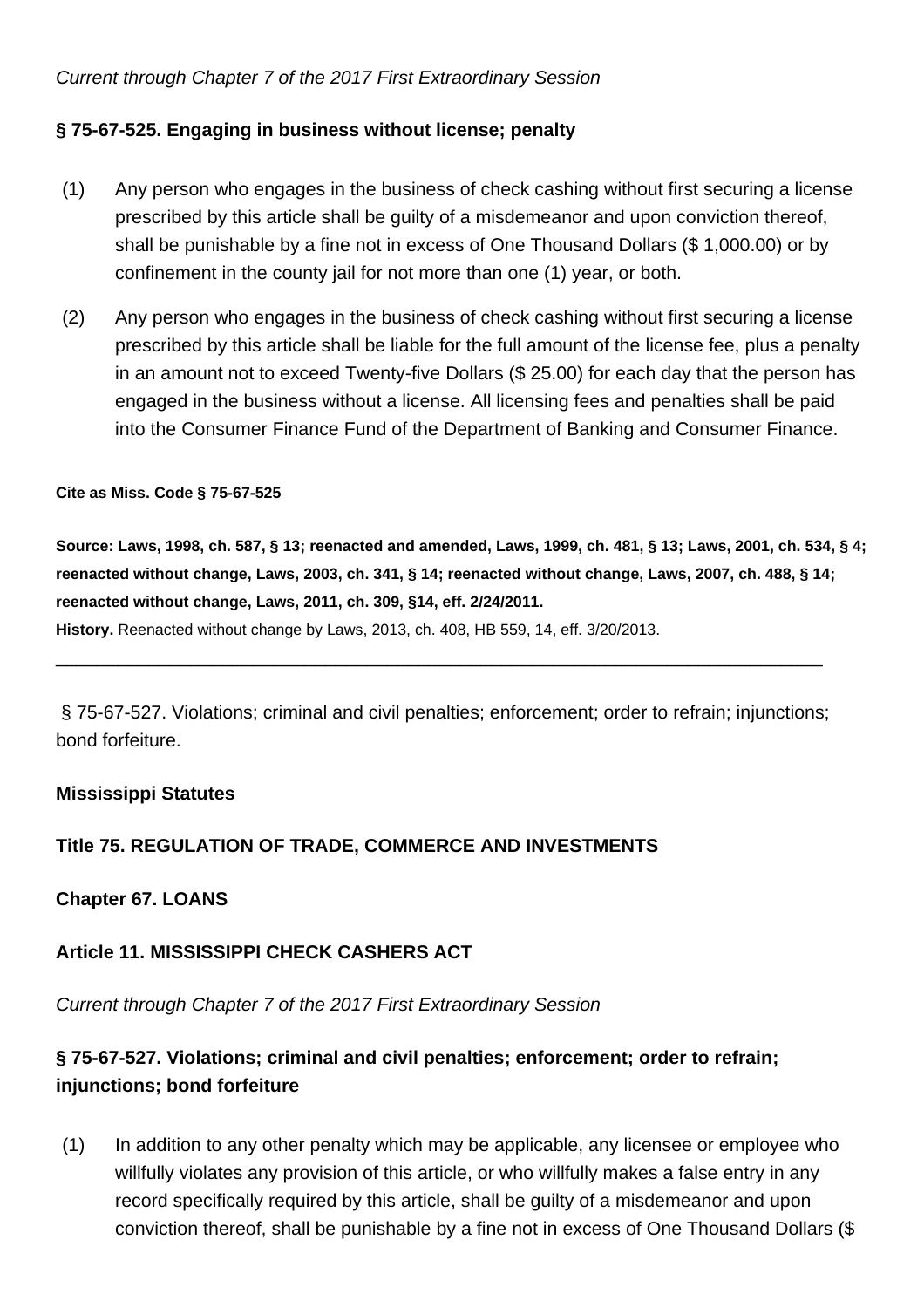1,000.00) per violation or false entry.

- (2) Compliance with the criminal provisions of this article shall be enforced by the appropriate law enforcement agency, which may exercise for that purpose any authority conferred upon the agency by law.
- (3) When the commissioner has reasonable cause to believe that a person is violating any provision of this article, the commissioner, in addition to and without prejudice to the authority provided elsewhere in this article, may enter an order requiring the person to stop or to refrain from the violation. The commissioner may sue in any circuit court of the state having jurisdiction and venue to enjoin the person from engaging in or continuing the violation or from doing any act in furtherance of the violation. In such an action, the court may enter an order or judgment awarding a preliminary or permanent injunction.
- (4) The commissioner may impose a civil penalty against any licensee adjudged by the commissioner to be in violation of the provisions of this article. The civil penalty shall not exceed Five Hundred Dollars (\$ 500.00) per violation and shall be deposited into the Department of Banking and Consumer Finance, "Consumer Finance Fund."
- (5) Any licensee convicted in the manner provided in this article shall forfeit the surety bond or deposit required in Section 75-67-509(c) and the amount of the bond or deposit shall be credited to the budget of the state or local agency which directly participated in the prosecution of the licensee, for the specific purpose of increasing law enforcement resources for that specific state or local agency. The bond or deposit shall be used to augment existing state and local law enforcement budgets and not to supplant them.

**Cite as Miss. Code § 75-67-527**

**Source: Laws, 1998, ch. 587, § 14; reenacted and amended, Laws, 1999, ch. 481, § 14; reenacted without change, Laws, 2003, ch. 341, § 15; reenacted without change, Laws, 2007, ch. 488, § 15; reenacted without change, Laws, 2011, ch. 309, §15, eff. 2/24/2011.**

\_\_\_\_\_\_\_\_\_\_\_\_\_\_\_\_\_\_\_\_\_\_\_\_\_\_\_\_\_\_\_\_\_\_\_\_\_\_\_\_\_\_\_\_\_\_\_\_\_\_\_\_\_\_\_\_\_\_\_\_\_\_\_\_\_\_\_\_\_\_\_\_\_\_

**History.** Reenacted without change by Laws, 2013, ch. 408, HB 559, 15, eff. 3/20/2013.

§ 75-67-529. Severability.

#### **Mississippi Statutes**

## **Title 75. REGULATION OF TRADE, COMMERCE AND INVESTMENTS**

**Chapter 67. LOANS**

#### **Article 11. MISSISSIPPI CHECK CASHERS ACT**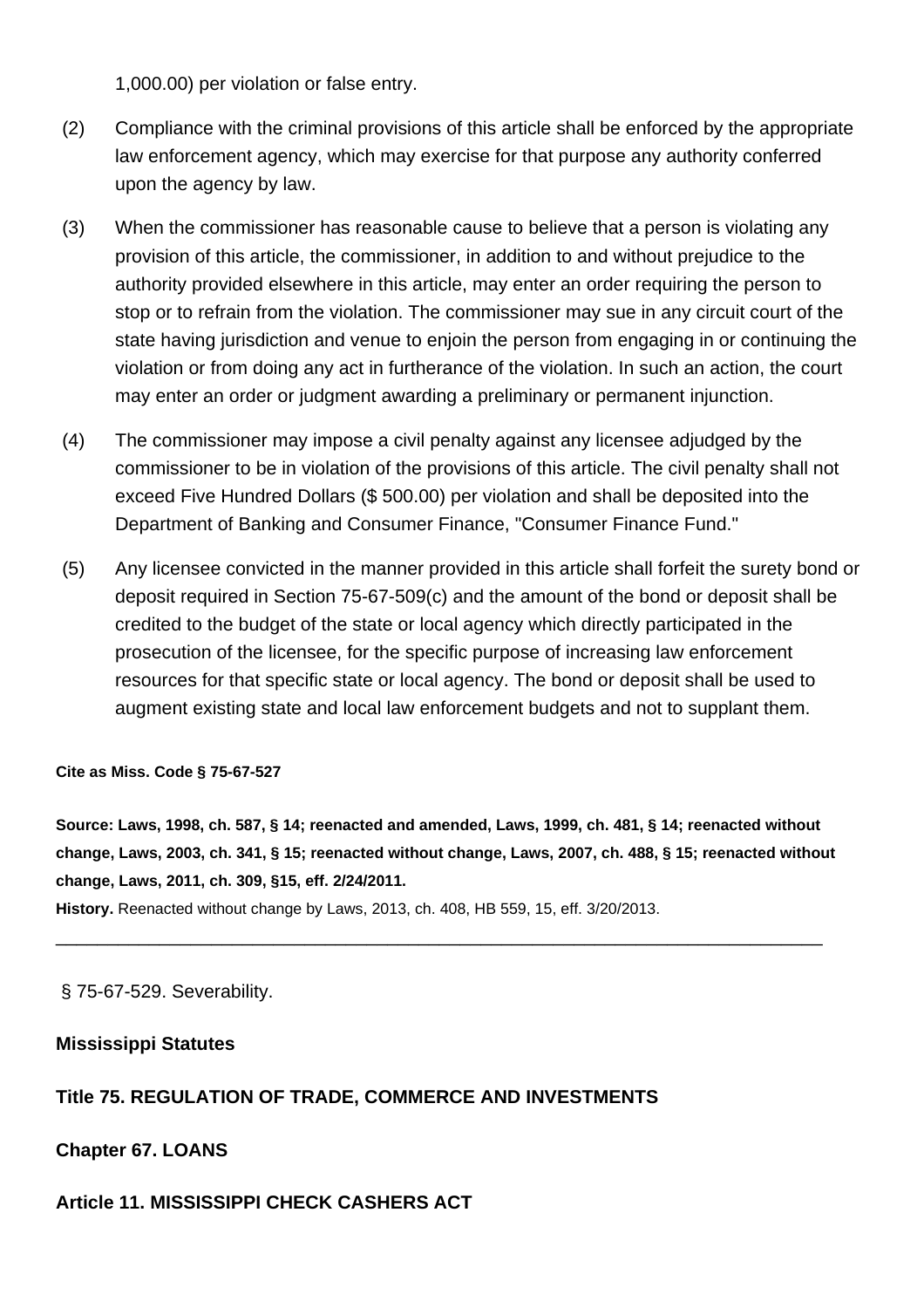Current through Chapter 7 of the 2017 First Extraordinary Session

## **§ 75-67-529. Severability**

The provisions of this article are severable. If any part of this article is declared invalid or unconstitutional, that declaration shall not affect the parts which remain.

**Cite as Miss. Code § 75-67-529**

**Source: Laws, 1998, ch. 587, § 15; reenacted and amended, Laws, 1999, ch. 481, § 15; reenacted without change, Laws, 2003, ch. 341, § 16; reenacted without change, Laws, 2007, ch. 488, § 16; reenacted without change, Laws, 2011, ch. 309, §16, eff. 2/24/2011.**

\_\_\_\_\_\_\_\_\_\_\_\_\_\_\_\_\_\_\_\_\_\_\_\_\_\_\_\_\_\_\_\_\_\_\_\_\_\_\_\_\_\_\_\_\_\_\_\_\_\_\_\_\_\_\_\_\_\_\_\_\_\_\_\_\_\_\_\_\_\_\_\_\_\_

**History.** Reenacted without change by Laws, 2013, ch. 408, HB 559, 16, eff. 3/20/2013.

§ 75-67-531. Application deadline for existing businesses.

### **Mississippi Statutes**

## **Title 75. REGULATION OF TRADE, COMMERCE AND INVESTMENTS**

#### **Chapter 67. LOANS**

## **Article 11. MISSISSIPPI CHECK CASHERS ACT**

Current through Chapter 7 of the 2017 First Extraordinary Session

## **§ 75-67-531. Application deadline for existing businesses**

Check cashers operating check cashing locations in business as of July 1, 1998, shall have until September 30, 1998, to apply for a license under this article, and upon the approval of the application, the commissioner shall grant a license under this article.

**Cite as Miss. Code § 75-67-531**

**Source: Laws, 1998, ch. 587, § 16; reenacted and amended, Laws, 1999, ch. 481, § 16; reenacted without change, Laws, 2003, ch. 341, § 17; reenacted without change, Laws, 2007, ch. 488, § 17; reenacted without change, Laws, 2011, ch. 309, §17, eff. 2/24/2011.**

\_\_\_\_\_\_\_\_\_\_\_\_\_\_\_\_\_\_\_\_\_\_\_\_\_\_\_\_\_\_\_\_\_\_\_\_\_\_\_\_\_\_\_\_\_\_\_\_\_\_\_\_\_\_\_\_\_\_\_\_\_\_\_\_\_\_\_\_\_\_\_\_\_\_

**History.** Reenacted without change by Laws, 2013, ch. 408, HB 559, 17, eff. 3/20/2013.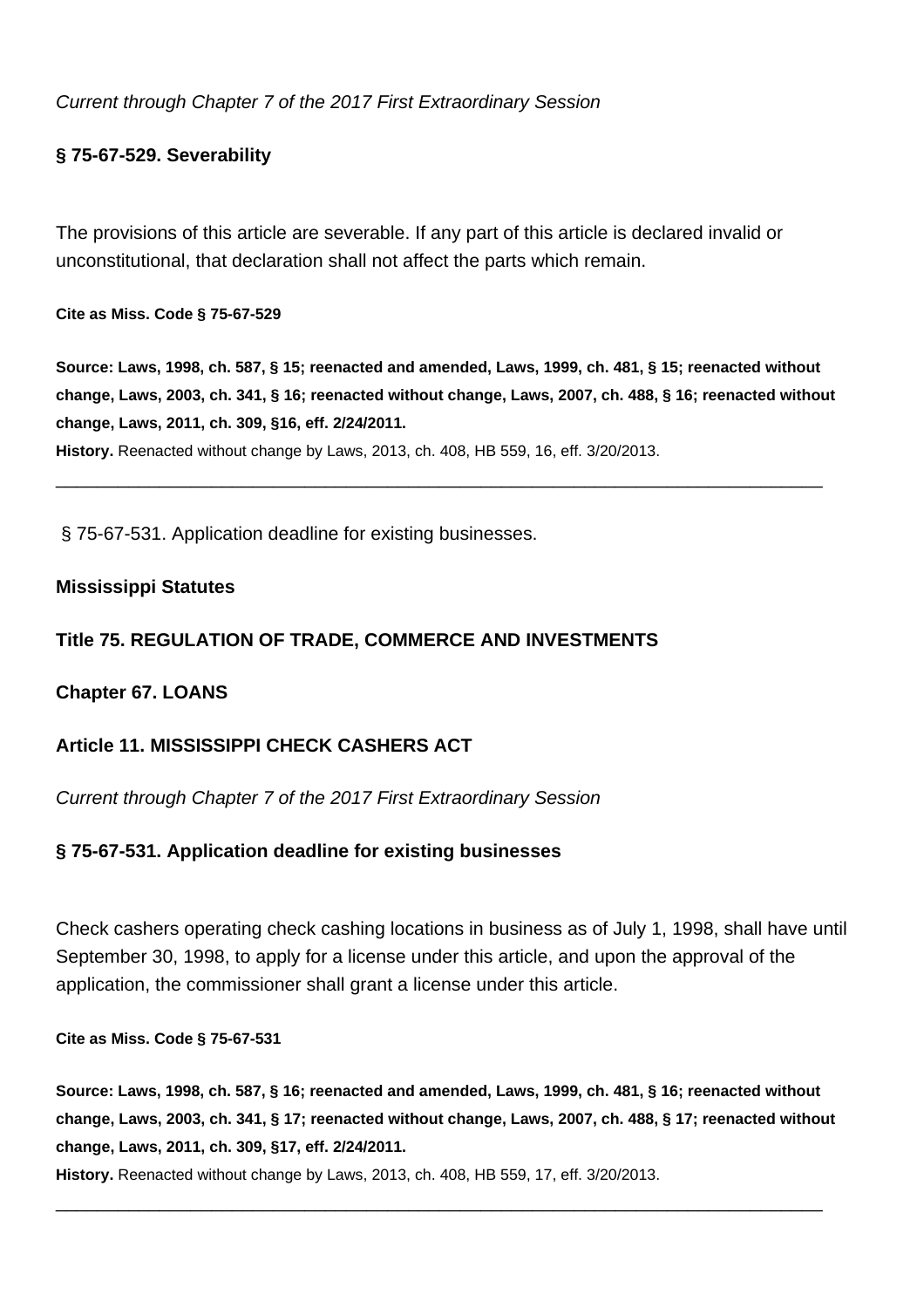§ 75-67-533. Forms.

### **Mississippi Statutes**

# **Title 75. REGULATION OF TRADE, COMMERCE AND INVESTMENTS**

### **Chapter 67. LOANS**

## **Article 11. MISSISSIPPI CHECK CASHERS ACT**

Current through Chapter 7 of the 2017 First Extraordinary Session

## **§ 75-67-533. Forms**

The commissioner shall develop and provide any necessary forms to carry out the provisions of this article.

**Cite as Miss. Code § 75-67-533**

**Source: Laws, 1998, ch. 587, § 17; reenacted and amended, Laws, 1999, ch. 481, § 17; reenacted without change, Laws, 2003, ch. 341, § 18; reenacted without change, Laws, 2007, ch. 488, § 18; reenacted without change, Laws, 2011, ch. 309, §18, eff. 2/24/2011.**

\_\_\_\_\_\_\_\_\_\_\_\_\_\_\_\_\_\_\_\_\_\_\_\_\_\_\_\_\_\_\_\_\_\_\_\_\_\_\_\_\_\_\_\_\_\_\_\_\_\_\_\_\_\_\_\_\_\_\_\_\_\_\_\_\_\_\_\_\_\_\_\_\_\_

**History.** Reenacted without change by Laws, 2013, ch. 408, HB 559, 18, eff. 3/20/2013.

§ 75-67-535. Municipal ordinances.

#### **Mississippi Statutes**

## **Title 75. REGULATION OF TRADE, COMMERCE AND INVESTMENTS**

#### **Chapter 67. LOANS**

## **Article 11. MISSISSIPPI CHECK CASHERS ACT**

Current through Chapter 7 of the 2017 First Extraordinary Session

#### **§ 75-67-535. Municipal ordinances**

Municipalities in this state may enact ordinances which are in compliance with, but not more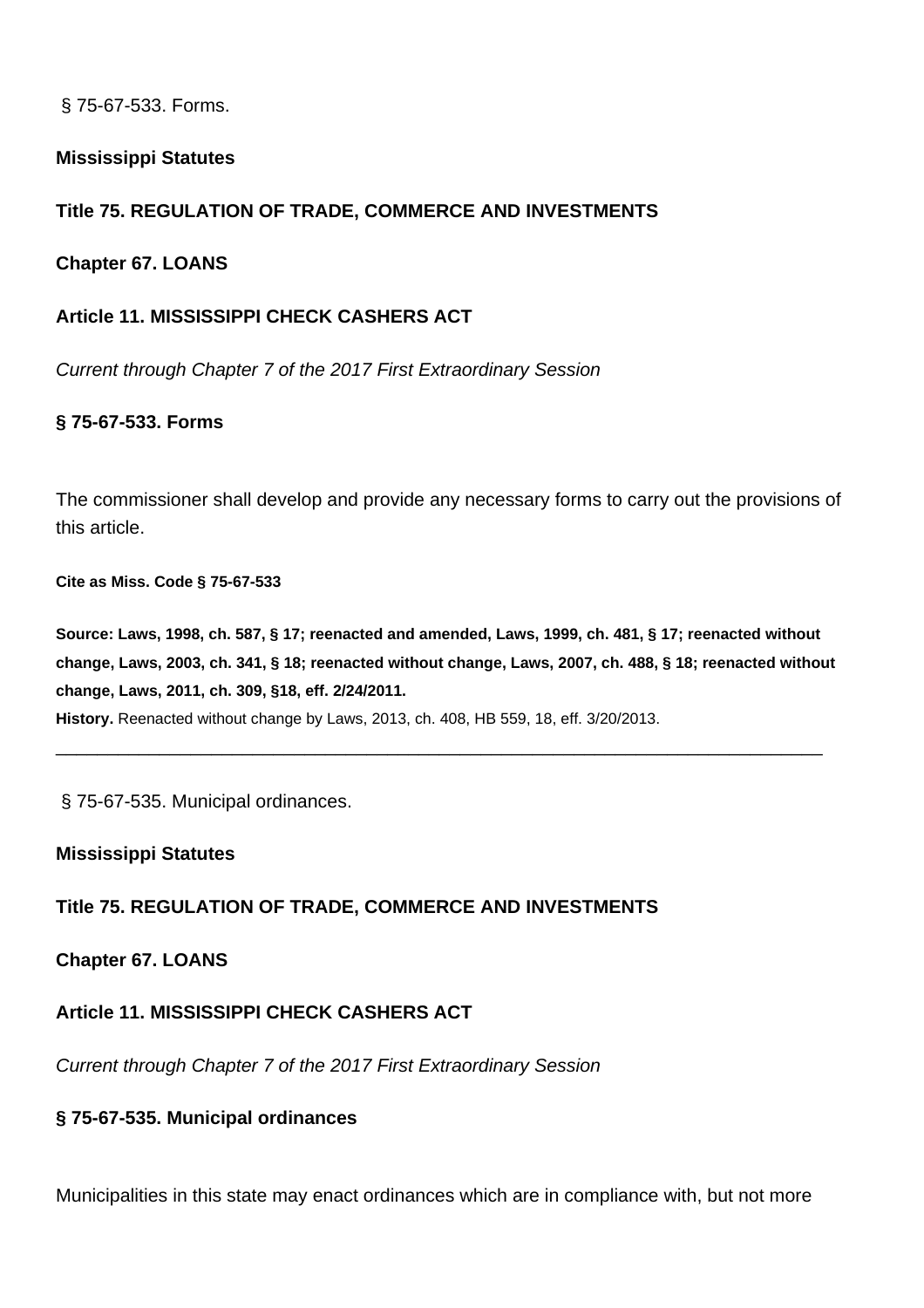restrictive than, the provisions of this article. Any existing or future order, ordinance or regulation which conflicts with this provision shall be null and void.

**Cite as Miss. Code § 75-67-535**

**Source: Laws, 1998, ch. 587, § 18; reenacted and amended, Laws, 1999, ch. 481, § 18; reenacted without change, Laws, 2003, ch. 341, § 19; reenacted without change, Laws, 2007, ch. 488, § 19; reenacted without change, Laws, 2011, ch. 309, §19, eff. 2/24/2011. History.** Reenacted without change by Laws, 2013, ch. 408, HB 559, 19, eff. 3/20/2013.

\_\_\_\_\_\_\_\_\_\_\_\_\_\_\_\_\_\_\_\_\_\_\_\_\_\_\_\_\_\_\_\_\_\_\_\_\_\_\_\_\_\_\_\_\_\_\_\_\_\_\_\_\_\_\_\_\_\_\_\_\_\_\_\_\_\_\_\_\_\_\_\_\_\_

§ 75-67-537. Commissioner employees and funds authorized for enforcement.

### **Mississippi Statutes**

# **Title 75. REGULATION OF TRADE, COMMERCE AND INVESTMENTS**

### **Chapter 67. LOANS**

### **Article 11. MISSISSIPPI CHECK CASHERS ACT**

Current through Chapter 7 of the 2017 First Extraordinary Session

#### **§ 75-67-537. Commissioner employees and funds authorized for enforcement**

The commissioner may employ the necessary full-time employees above the number of permanent full-time employees authorized for the department for fiscal year 1999, to carry out and enforce the provisions of this article. The commissioner may also expend the necessary funds to equip and provide necessary travel expenses for those employees.

#### **Cite as Miss. Code § 75-67-537**

**Source: Laws, 1998, ch. 587, § 19; reenacted and amended, Laws, 1999, ch. 481, § 19; reenacted without change, Laws, 2003, ch. 341, § 20; reenacted without change, Laws, 2007, ch. 488, § 20; reenacted without change, Laws, 2011, ch. 309, §20, eff. 2/24/2011.**

\_\_\_\_\_\_\_\_\_\_\_\_\_\_\_\_\_\_\_\_\_\_\_\_\_\_\_\_\_\_\_\_\_\_\_\_\_\_\_\_\_\_\_\_\_\_\_\_\_\_\_\_\_\_\_\_\_\_\_\_\_\_\_\_\_\_\_\_\_\_\_\_\_\_

**History.** Reenacted without change by Laws, 2013, ch. 408, HB 559, 20, eff. 3/20/2013.

§ 75-67-539. Repealed.

#### **Mississippi Statutes**